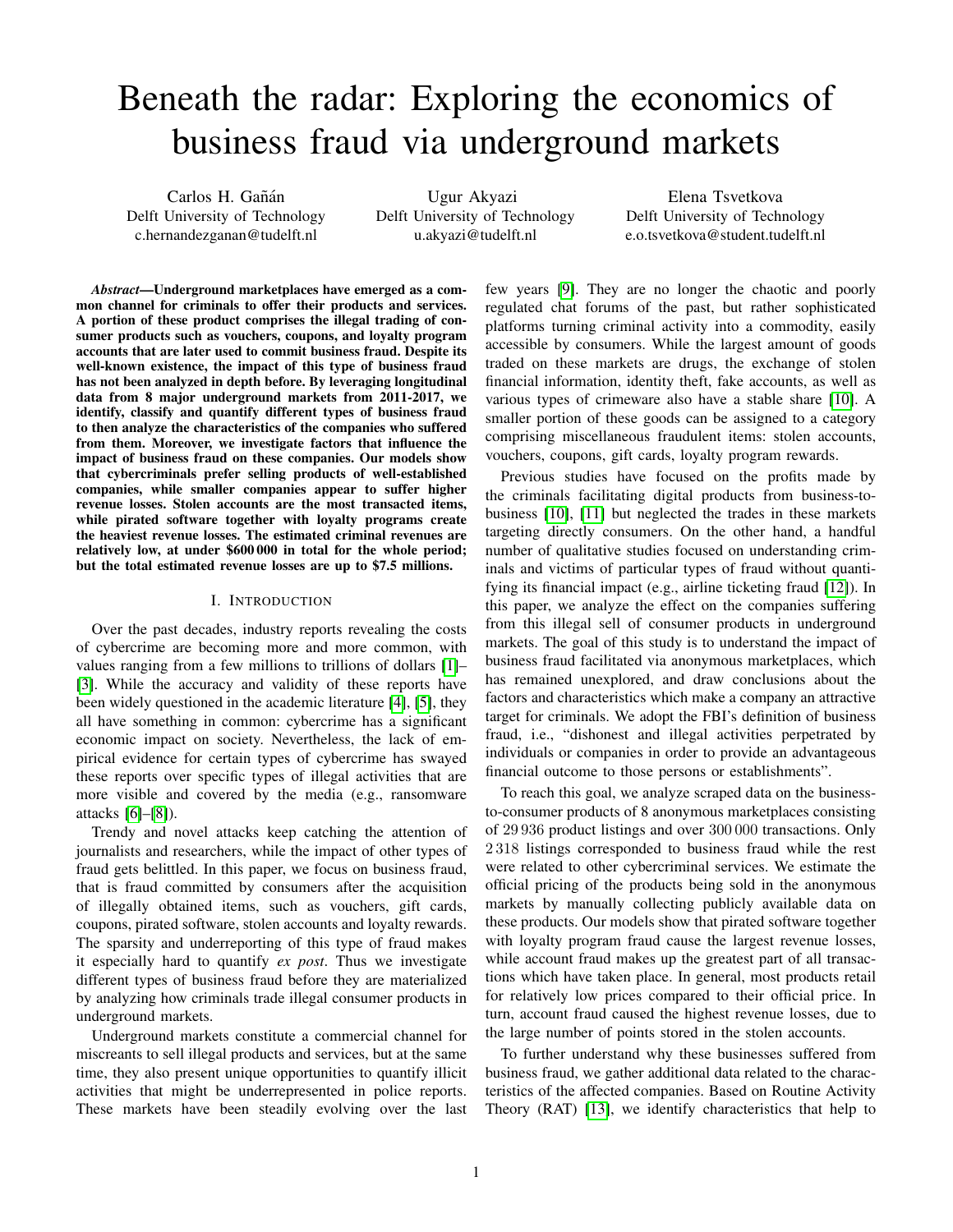understand the criminals' target selection process (i.e., size, popularity, reputation and area of service). We use these characteristics to explain the differences on revenue losses across the affected companies. The results show that popularity significantly influences the number of fraud products being sold; while company size together with a wider area of service impact a company's revenue losses.

In detail, our contributions are the following:

- 1) We present the first quantitative analysis of consumerdriven business fraud facilitated via online underground markets, covering 8 markets over 7 years;
- 2) We classify the different types of business fraud depending on the illegal products being sold in the underground markets, i.e., stolen accounts, vouchers, pirated software and loyalty programs rewards;
- 3) We identify 47 companies whose products were illegally being sold and estimated their revenue losses;
- 4) We identify and measure several factors related to the visibility and value of a company to understand why some companies suffer more revenue losses than others.

#### II. RELATED WORK

#### *A. Cost of cybercrime*

Estimating the cost of cybercrime has been a recurrent topic of discussion among scholars. Numerous reports by various parties, from governmental organizations to security vendors, have aimed at estimating the costs of cybercrime. In the late 90s, the FBI launched the Computer Crime and Security Survey which estimated the cost of computer crime in several billion dollars [\[14\]](#page-12-11). Since then, a myriad of reports have appeared; some just looking at specific types of cybercrime (e.g., cost of malware [\[15\]](#page-12-12)), others analyzing costs at the country level (e.g., US [\[16\]](#page-12-13), Belgium [\[17\]](#page-12-14)) and another set looking at the societal costs (e.g., long-term costs [\[4\]](#page-12-2)).

However, oftentimes the presented analyses are based on data that is either over- or under-estimated [\[18\]](#page-12-15), either intentionally or due to the measurement techniques employed, as explored by Anderson *et al.* [\[19\]](#page-12-16). This presents a framework that identifies direct, indirect and defense costs. Rather than adding up the partial estimates, they argue it is more informative to present these impacts separately.

Only a handful studies provide parts of a comprehensive assessment on the cost of cybercrime. Some of them focus on articulating a model to enumerate the different impacts (e.g., [\[20\]](#page-12-17), [\[21\]](#page-12-18)), while others limit their scope to specific data set, such as data breaches (e.g., [\[22\]](#page-12-19), [\[23\]](#page-12-20)) or losses related to credit card fraud [\[24\]](#page-12-21). Even smaller is the number of studies that try to empirically estimate the cost of cybercrime by: (i) categorizing different cost types; and (ii) using data from diverse sources to estimate costs, either at the national or at the global level. For instance, McAfee reports [\[25\]](#page-12-22) and Detica [\[26\]](#page-12-23) are an example of these.

# *B. Underground Digital Trade*

The digital underground economy is constantly evolving and changing, thus making it difficult to get a comprehensive

view of the way it is organized. What started as forums used primarily for the purpose of sharing experience and techniques by hackers and individuals interested in honing their skills, has become a complex network mostly driven by profit [\[27\]](#page-12-24).

Online illegal trade has existed in one form or another for several decades. Hackers and other interested parties are reported to have been communicating and sharing files through message and bulletin boards as early as the 1980s [\[28\]](#page-12-25). Such endeavors were made easier by the emergence and later the global spread of the Internet, which in turn led to the creation of better organized networks and criminal groups. Thomas et al. [\[29\]](#page-12-26) describe the initial actual digital underground markets as platforms utilizing IRC: a standard protocol for real-time text messaging over the Internet. Users on the illicit markets would utilize IRC to share availability and pricing information about various products and services, such as credit card information, compromised accounts, botnets, malware.

Gradually, this type of structure was replaced by web forums, where more varied information was shared under unique threads, and access was often more restricted than in the open IRC chats [\[30\]](#page-12-27). The existence of such forums in various geographical regions has been explored previously: Holt *et al.* [\[31\]](#page-12-28) present an analysis of markets operating in Russian and English, Broseus *et al.* [\[32\]](#page-12-29) explore markets in Canada, while Yip *et al.* [\[33\]](#page-12-30) focus on forums in China.

Eventually, webforums evolved into a market structure, similar to e-commerce platforms popular on the open web. The predecessor of the numerous underground markets which have existed in the last decade and the first to boast an organization of this kind was the Silk Road market, launched in 2011 [\[34\]](#page-12-31). It is reported that by the time it was shut down in law enforcement operations in the US and Australia in 2013, a revenue of around \$1.2 billion had been made through the site [\[35\]](#page-12-32). Its closure, however, did not lead to a decline in the underground trade online, as several other markets of a similar structure emerged, drawing in the users of the Silk Road [\[28\]](#page-12-25).

Despite the relatively recent creation and following closure of the Silk Road, the underground economy has been flourishing. Buxton and Bingham [\[36\]](#page-12-33), Soska and Christin [\[9\]](#page-12-6), Broseus *et al.* [\[32\]](#page-12-29) argue that there has been an increase in the volumes of goods and services flowing through the crypto markets as well as in the range of products offered. This could be credited to the developments in technology, making participation in the illegal trade more secure.

Soska and Christin [\[9\]](#page-12-6) showed that since the existence and disappearance of the first online anonymous market, the number of sellers has significantly increased along with the high competitiveness among suppliers. However, most of the examined markets seem to reach vendor saturation, or never expand sufficiently, due to law enforcement operations shutting them down; self-destructing mechanisms such as exit scams performed by the markets' owners; or voluntary closures [\[37\]](#page-12-34).

Despite the limited growth of the markets and their short life span, the activity on them remains high as shown by Broseus *et al.* [\[32\]](#page-12-29). Their findings are consistent with the previously reported [\[9\]](#page-12-6) diversification and replication of vendors on dif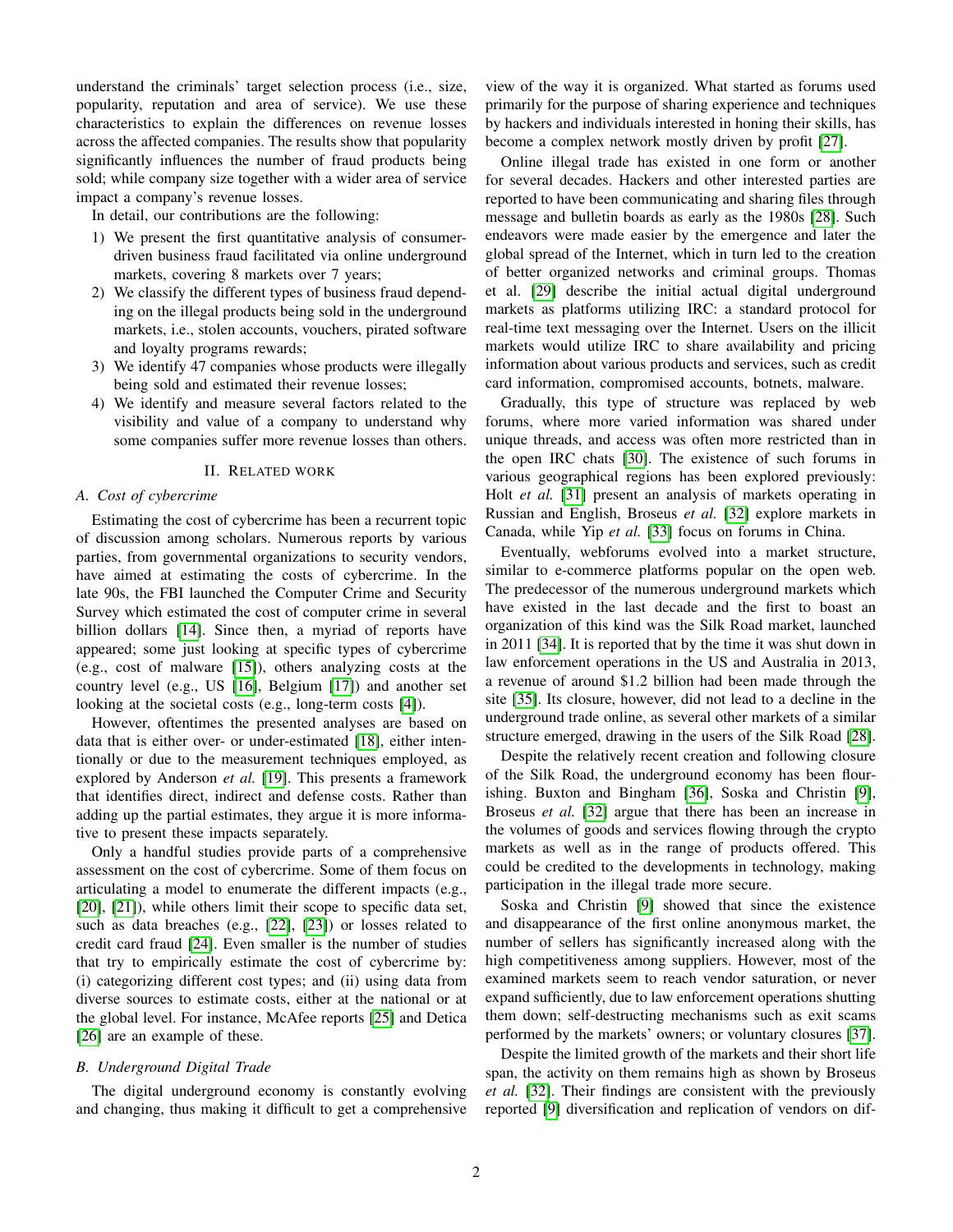ferent marketplaces, aiming to increase profits and reputation or mitigate risks of potential shut-downs. The study serves to confirm what other authors have observed, despite its regional character owing to the fact that the analysis is based only on data pertaining to markets operating from Canada.

Although law enforcement operations are seen as successful in closing down certain markets, they have actually led to the emergence of even more dark net markets, utilizing more sophisticated technologies and spurring innovations in the process. As witnessed in 2017, when three of the most significant global dark web markets: Alphabay, Hansa, and RAMP were shut down in law enforcement operations, these actions only led to the trade being shifted to other existing markets or to newly-found smaller, privately run vendor shops, along with more regional secondary markets operating in particular countries or languages [\[37\]](#page-12-34). It is expected that the smaller scale and more targeted approach of these marketplaces is possibly not going to attract the same level of attention from the authorities or the media, as the larger platforms.

# III. DATA COLLECTION AND METHOD

To estimate the impact of business fraud on the affected companies, we looked into 3 different components: (i) number of transactions that were carried out in the underground markets; (ii) retails prices of products involved in business fraud; and (iii) characteristics of the affected companies.

### *A. Business fraud via underground markets*

We use secondary data sources to explore that extent to which underground markets facilitate business fraud. In particular, we leverage scraped data from online anonymous markets made available via the IMPACT project [\[38\]](#page-13-0). This dataset includes records collected from eight prominent underground anonymous marketplaces (Agora, Alphabay, Black Market Reloaded, Evolution, Hydra, Pandora, Silk Road 1 and Silk Road 2) from 2011 to May 2017, and consists of 44 671 listings and 564 204 transactions made on digital goods, grouped in 17 categories. Unfortunately, these categories did not distinguish products related to business fraud which are dispersed across multiple categories.

*1) Extracting business-fraud products:* All eight examined markets operate mostly in the English language, and were active during various time periods. The dataset contains transaction information starting from the original Silk Road 1, and follows its successors, including one of the largest existing single marketplaces to date: Alphabay. While the trade on the markets revolves predominantly around drugs and similar substances, a portion constitutes digital goods, such as malware, bots, fake and pirated goods, as well as various types of information. Cybercriminal listings in the dataset have previously been classified [\[10\]](#page-12-7) into several categories, differentiated by whether they are aimed at other criminals, as in business-to-business, or to be used personally. On the contrary, we focus on the retail side of the trade.

While some of the categories in the dataset already could be discarded as unrelated to business fraud, we had to conduct some additional filter over some generic categories which contained a mixed variety of products. The original dataset is grouped in the following categories: Accounts, Fake, Guide, Pirated, and Voucher, along with Custom and Others. An overview of the categories is provided in Table [I,](#page-2-0) along with the original number of listings in each category and the remaining number after a filtering process.

TABLE I BUSINESS FRAUD-RELATED CATEGORIES

<span id="page-2-0"></span>

| Category        | Description                                                                                   | Total<br>#Listings | Business-fraud<br>#Listings |
|-----------------|-----------------------------------------------------------------------------------------------|--------------------|-----------------------------|
| <b>Accounts</b> | Accounts for<br>media<br>streaming<br>services:<br>pornography websites                       | 3805               | 1071                        |
| Fake            | Fake items: ID cards.<br>passports, money                                                     | 3429               | 23                          |
| Guide           | Guides for various illegal<br>endeavors; hacking; per-<br>sonal development                   | 5097               | 63                          |
| Pirated         | Pirated software and other<br>digital content                                                 | 1431               | 148                         |
| Voucher         | Vouchers and gift cards<br>for various stores and<br>restaurants; lottery tickets             | 1305               | 762                         |
| Custom          | One-time buyer- specific<br>products or services                                              | 6378               | 28                          |
| Other           | Miscellaneous<br>items:<br>clothing and accessories<br>replicas;<br>drugs;<br>documents; cash | 8491               | 223                         |

Our filtering process aimed at distinguishing business fraud related items. We inspected manually the data from the categories outlined in Table [I](#page-2-0) as the nature of the content of the listings makes it unfeasible to automate the task. The text in the listings included various jargon terms, abbreviations, unrelated keywords, and other incomprehensible phrasing that would reduce the accuracy of any automated classifier. Out of the original 29 918 records, 2 318 contained business-related fraud listing. The other listings were excluded as irrelevant to the research topic for one of the following reasons:

- listings concerning drug offerings which had slipped through in the digital goods categories during the initial categorization of the dataset;
- incomplete listings, where it is unclear what is the offered product, or which is the concerned company;
- pornography accounts, as they were considered out of the scope of this research for ethical concerns;
- unrelated listings: invitations for underground markets, lottery tickets.

As we are interested in business fraud, we expected the categories of Accounts and Voucher to be central to the subject, yielding 1 883 records. However, we also inspected the remaining categories for entries which could be relevant, which resulted in the addition of 485 more records.

*2) Classifying business-fraud products:* The next step of the data preparation process entailed categorizing the selected listings depending on the type of the related product or service. This resulted in four categories (see Ta-ble [II\)](#page-3-0): Accounts, Loyalty programs, Vouchers, and Pirated software.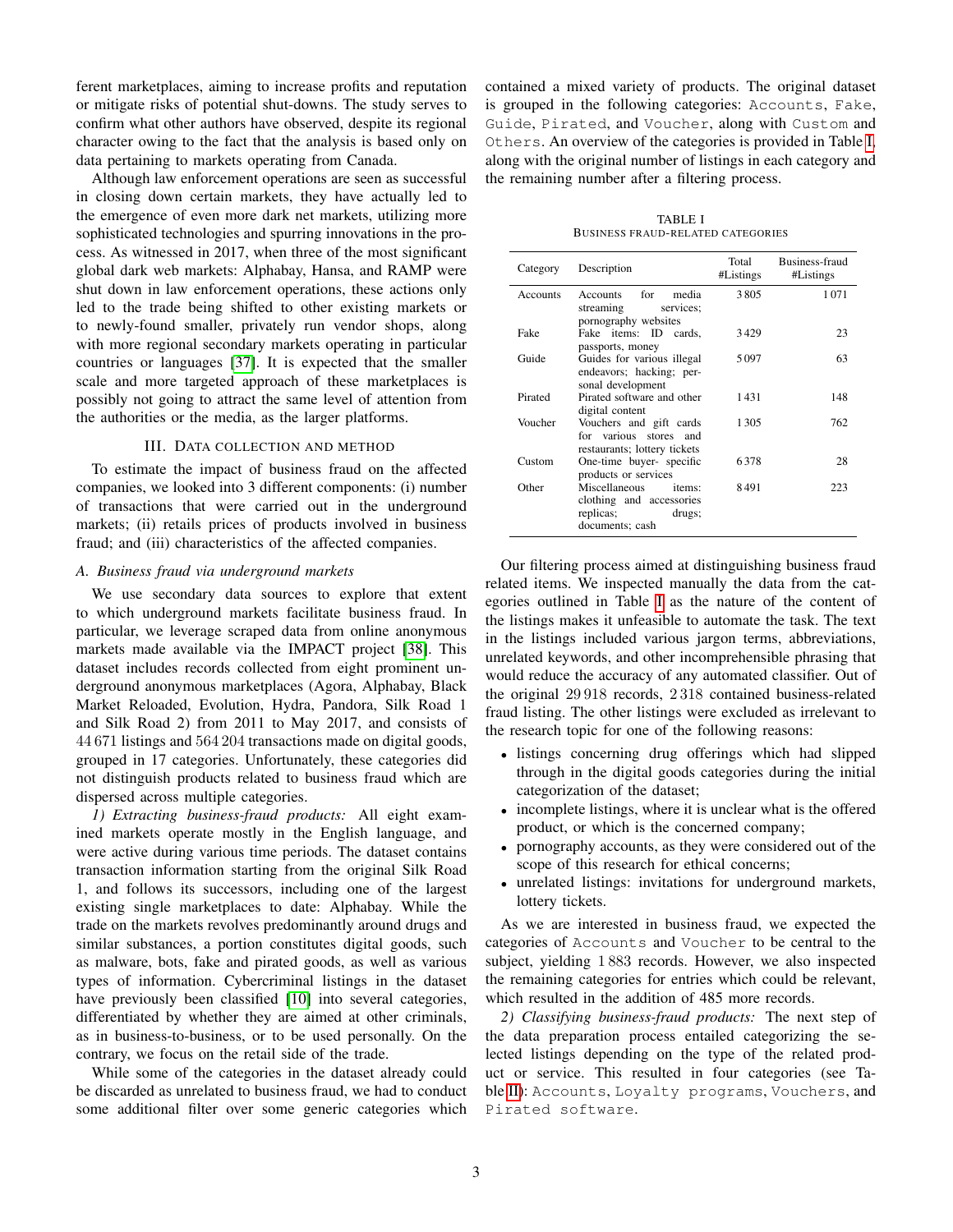TABLE II NUMBER OF LISTING, DEFRAUDED COMPANIES AND TRANSACTIONS PER FRAUD CATEGORY

<span id="page-3-0"></span>

| Category                | Total<br># listings | Business fraud<br># listings | Total<br># companies | Consumer Defrauded<br># companies | # Transactions |  |
|-------------------------|---------------------|------------------------------|----------------------|-----------------------------------|----------------|--|
| Accounts                | 1 067               | 711 (66.6%)                  | 121                  | 22                                | 30038          |  |
| Vouchers                | 887                 | 524 (59.1%)                  | 196                  | 16                                | 8816           |  |
| <b>Pirated Software</b> | 317                 | 288 (90.9%)                  | 23                   |                                   | 7121           |  |
| Loyalty programs        | 154                 | 94 $(61\%)$                  | 29                   |                                   | 800            |  |

Then, we extracted the company or business which was affected for each listing. Based on this classification, we estimated the amount of sales per listing per company by looking at the feedbacks left by the buyers; hence providing data for the number of transactions for each listing, and the exchanged amount. As there are no official records or statistics about the volume of sales transpiring on these marketplaces, we used the number of feedbacks as a relatively reliable measure for sales [\[9\]](#page-12-6), [\[10\]](#page-12-7). Since markets require customers to leave a feedback score after making a purchase, these feedbacks correspond to the lowest number of transactions which have taken place.

Finally, we anonymized the name of the companies whose products were being illegally sold in the anonymous markets. As some of the information concerning the affected companies can be considered sensitive, we replaced the name of each company with an alphanumerical code, based on the category the firm was placed in.

# *B. Product's retail prices*

To examine the impact of business fraud facilitated via anonymous markets, we gather additional information related to the retail prices at which the products could be bought legally. To the best of our knowledge, it does not exist a database of prices per product, so we gathered manually this data by exploring the websites of the various selected companies and extracting the product retail price.

We followed a systematic process for determining the retail selling prices of the various products:

- For service accounts and subscriptions as well as software subscriptions, the official website usually supplied several options ranging from subscribing for various time periods (monthly, quarterly-, semi- or annually), to signing up for basic, or premium services. In order to avoid overestimations, we selected the price for the most basic service offered, at the most favorable terms, which is usually the annual subscription. Considering most items offered on the underground markets are listed as lifetime accounts, we annualized the retail prices for the service, not accounting for their value in perpetuity.
- In the case of loyalty programs, the offers on the dark web listed the amount of points accumulated in the accounts. Thereby, we examined the website of the respective company so as to determine the monetary equivalent of a point, and subsequently calculate the actual value of the account on offer. When this information was not made officially available, or the access to it was restricted to

only members of the service, secondary sources were consulted, such as other websites providing relevant information; and FAQ (Frequently asked questions) sections.

• In the case of vouchers and coupons, the description of the listings state a value for the discount they offer stated in the description, which was the one used for the analysis. In the case the discount or the gift card was in the form of a free item, we consulted the respective website of the company produced the item so as to estimate the worth of the offered item, again selecting the most affordable option.

# *C. Company characteristics*

We gathered additional information to characterize the properties of the affected companies. Based on the Routine Activity theory, this data aimed at characterizing the value, visibility and accessibility of a company. 'Thus, we estimated the following factors:

- *Company size*: as there is no open-source dataset providing financial information for all companies and all indicators, we gathered this information from officially published annual reports and financial statements for the examined period from the companies' corporate websites or government institutions. In the case such were not public, we consulted third party sources such as marketing databases. In particular we collected revenues, net income, total assets, total equity, and number of employees for each company.
- *Domain popularity ranking*: this information serves to define the Visibility aspect, as it reflects the online presence of a company. We used the Cisco Umbrella Popularity List<sup>[1](#page-3-1)</sup>, which consists of the top 1 million most popular internet domains, measured by the number of unique client IPs visiting a domain relative to the sum of all domain requests. While the list is updated regularly, it did not exist at the moment some listing were posted; for those companies we used the first Umbrella Popularity List from 2016. For the rest of the companies for which products were sold in 2016 and 2017, we computed the average ranking from the list collected from 2016 to 2017.
- *Reputation*: we estimated the reputation of a company based on the Global Top 500 Companies list<sup>[2](#page-3-2)</sup>, which is a popular measure to evaluate companies' corporate reputation. Again, we computed the average ranking based on

<span id="page-3-2"></span><span id="page-3-1"></span><sup>1</sup><https://umbrella.cisco.com/blog/cisco-umbrella-1-million> <sup>2</sup><https://brandirectory.com/rankings/global/2017/>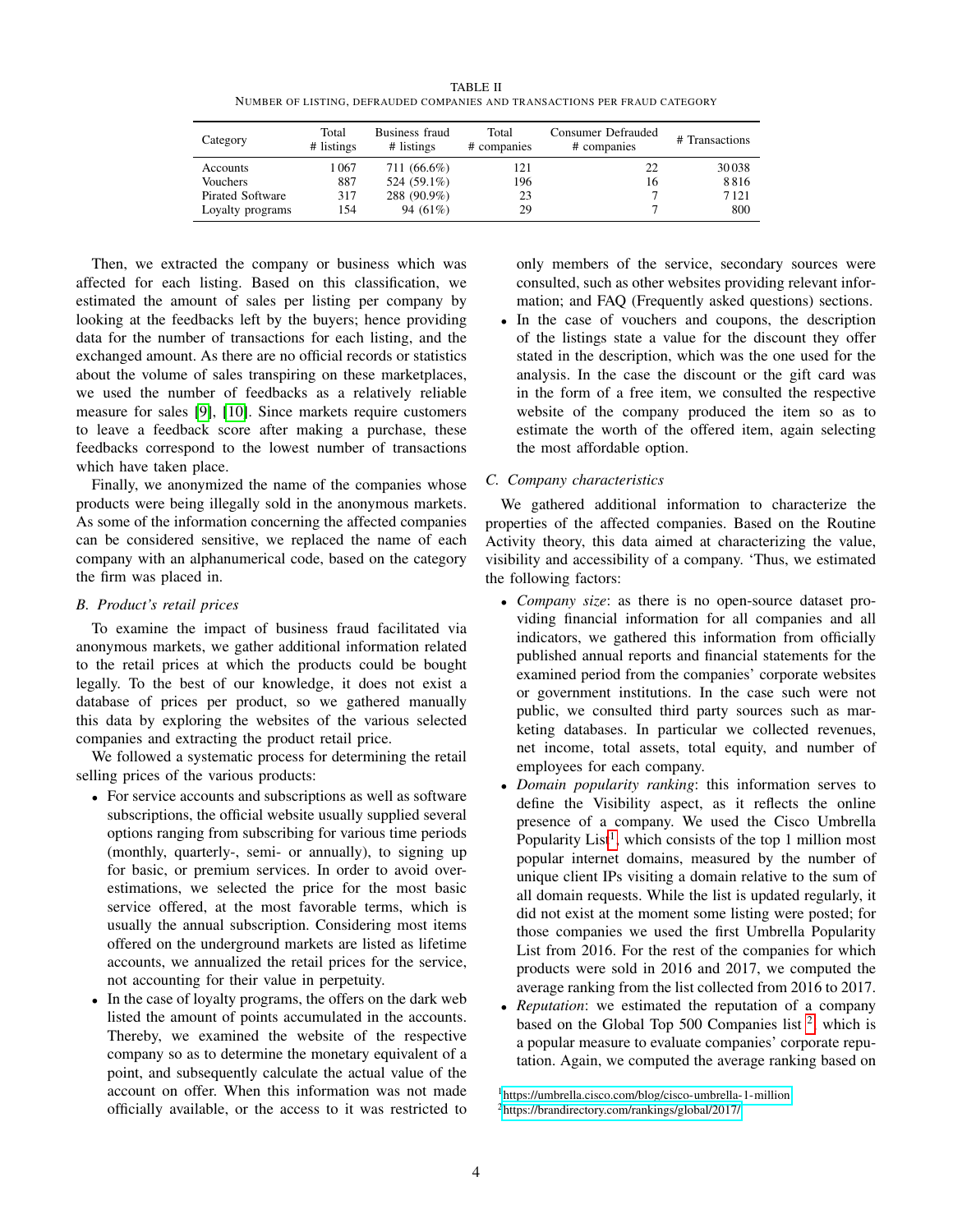the different lists and the years when the products were sold in the anonymous marketplaces.

• *Area of Service*: this information specifies whether the examined companies provide their services on a global or a local level: for instance, only in a specific country or a geographic area. We collected this information from different data sources: preferably the company's corporate website, or when unavailable: a third source such as marketing databases, and is traced back to the year 2017.

## IV. QUANTIFYING CONSUMER-BASED BUSINESS FRAUD

Business fraud consists of illegal activities perpetrated by individuals or companies in order to obtain an advantageous financial outcome [\[39\]](#page-13-1). For the purpose of this paper, we focus on business fraud that is facilitated by consumer products being sold in underground markets. To quantify its impact, we analyze 3 different dimensions: (i) the revenue made by criminals selling these products; (ii) the number of sales and vendors offering these products; and (iii) the potential revenue losses incurred by the companies whose products are being illegally sold.

# *A. Criminals' Revenue*

To quantify how much money criminals made by facilitating business fraud, we analyzed the scraped underground market data and estimated the criminal's revenue for each of the identified companies. We break down this analysis per product category.

*1) Stolen Accounts:* A total of 22 companies had accounts being sold in the underground markets. The majority of the targeted companies (15 companies) are media services providers, such as video and music streaming, telecommunications and sports. Among the affected companies there is also a transportation company, an educational service, a video game, and 4 e-commerce websites.



<span id="page-4-0"></span>Fig. 1. Revenue, Sales, and Price per Company in "Accounts" category

There are two companies which created 43% of the total revenue of the criminals transacting account information. These companies are popular music and video streaming providers, from which the criminals made \$30 674 and \$29 141 (Figure [1\)](#page-4-0). This is nearly twice as much as the next two entries in the list: the telecommunications companies A5 and A4, amassing \$15 325 and \$14 139, in turn. The rest of the companies on the list have led to less than ten thousand dollars of revenue for their sellers.

Furthermore, Figure [1](#page-4-0) shows that there is no apparent relation between the median price per transaction and the total amount of money collected from sales for each company affected. The high values for A2 and A1 are due to the large amount of sales made on the accounts for both, as the price they were sold for is on average less than most others in the category: \$3.94 for A2, and \$2.99 for A1. However, the sales of such accounts are considerably more than for any other service across all categories, with more than 7 000 transactions made for each. This could be explained both with the ubiquitous use of the two services, leading to their high demand in the retail underground trade, as well as the wide availability of potential accounts for hijacking.

Accounts for media services providers and video streaming (A1, A2, A3, A4, A5, A7), especially for sports services (A8, A9, A10, and A12), are among the most widespread items for sale, while accounts for e-commerce websites and online retailers are the least offered (A19, A20.1, A22). Retail accounts usually include previously accumulated amounts to be spend or other financial information, such as credit card details, which could explain the prices they fetch on the dark web markets of around \$10, considering these services are officially offered for free. This is especially the case with A21.1, which has made an estimated \$4 705 from merely 33 sales.

We next examine the evolution of criminals' revenue over time. Figure [2](#page-4-1) shows that items from the accounts category were generally offered throughout the larger part of the examined period. Clothing retail stores accounts are an exception to this, such as A22, and A19, which were available for a short interval of a month or two. Similarly, the accounts for A21 were sold for a limited time, though the amounts they made for a single listing in 2014 were substantial.



<span id="page-4-1"></span>Fig. 2. Number of sales and criminal revenue due to accounts selling

As can be expected, the revenue is strongly dependent on the functioning of the underground markets themselves. The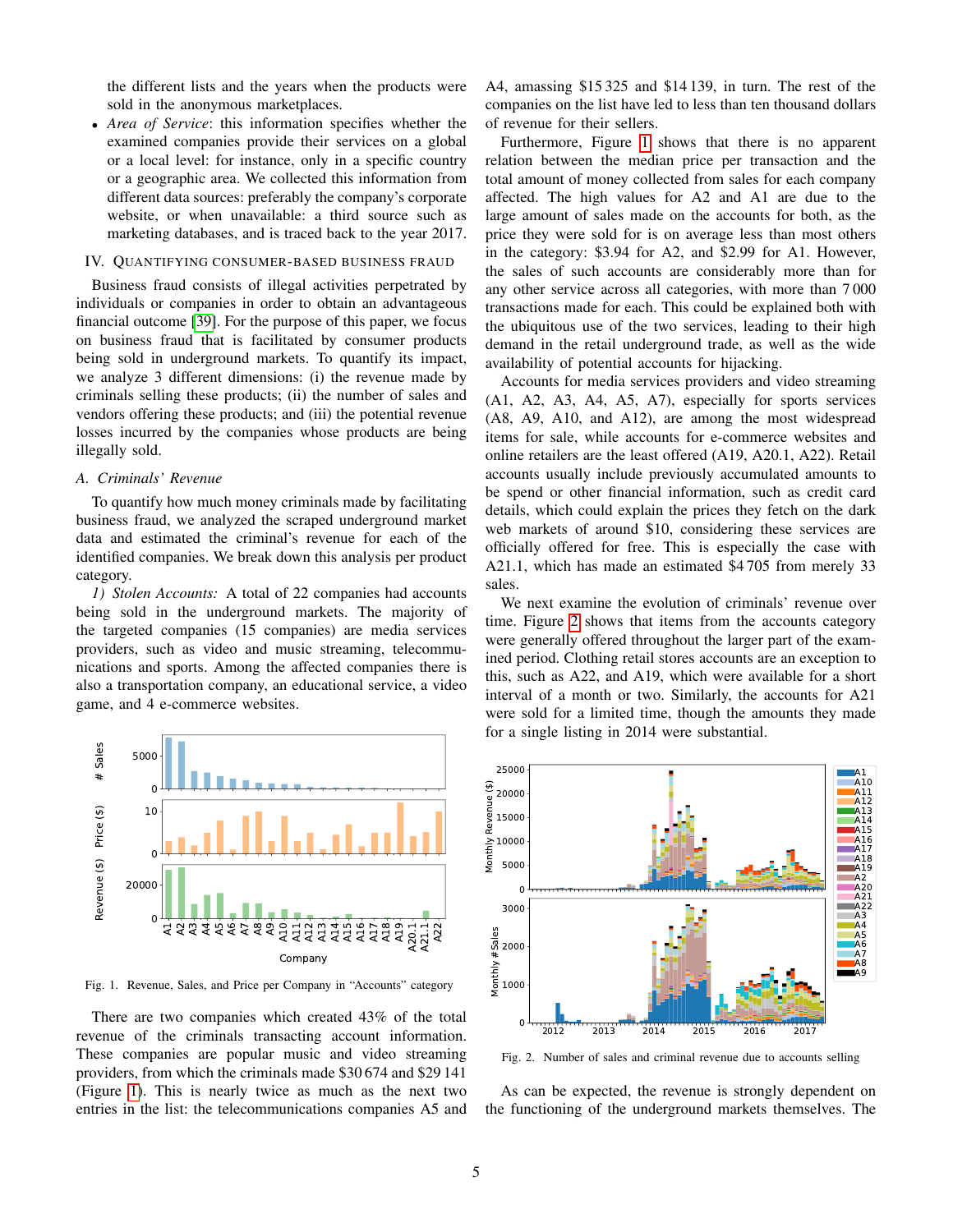lower values between 2011 and 2013 represent entirely the offering on the first anonymous market Silk Road 1, in the initial stages of the underground trade, and the slight decrease when it was shut down. The following steep rise observed from 2014 to 2015, marks the highest point in sales over the whole period for all the categories, except loyalty programs, which have their peak in the summer of 2016. This increase coincides with the appearance of several new markets: Evolution, Silk Road 2, Hydra, and Agora. Furthermore, the following plunge in the beginning of 2015 is closely related to the disappearance of these markets for various reasons from police take- downs to exit scams. The subsequent gradual rise in generated revenues is due to the emergence of the Alphabay market, which during its existence until mid- 2017, drew in considerable traffic.

*2) Loyalty Programs Accounts:* Compared to the accounts category, there are less affected companies in the loyalty programs category, i.e., only 7 companies. Four of these are commercial airlines (L1, L4, L5 and L7), whereas the remaining three are hospitality companies (L2, L3, L6). The number of loyalty program accounts is relatively low compared to the other categories, and so are the number of listings and revenue made from them.



<span id="page-5-0"></span>Fig. 3. Revenue, sales, and price per Company in "Loyalty Programs" category

The most targeted company in the category is the airline L1, and its frequent-flyer program, which has registered 234 sales, made on 18 listings. However, airline fraud is far from being the most lucrative on the underground markets, having brought only \$3 220, which is considerably less than the highest criminal revenue, made from exploiting the hotel chain L2: \$15 818. This is due to the low value of L1 accounts: their median value is \$2.5, the lowest in the category. On the other hand, L2 accounts have a median value of \$35, and one of the highest averages of nearly \$80. The only low-cost airline featured in the category: L5, has a few accounts, which are being offered for prices lower than the rest, and consequently has accumulated the smallest amount of money: an estimated \$787.

Figure [3](#page-5-0) shows the total revenue made on the examined underground markets, and the median prices for each of the selected companies. The amount of money made is primarily related to the number of transactions, with the top four companies which have the most listings being at the upper half

of the list. The two least common accounts: those of the airline L7, and the hotel chain L6, have achieved similar revenues to the top earners despite their low levels of sales, owing to their very high price per product. There have been around 30 transactions made for each, though at median values as high as \$90, and \$74.91, respectively.

Furthermore, unlike other products traded in the other categories, none of the loyalty programs accounts have been sold for free, all having positive minimal values. They have also consistently achieved high maximum amounts, of a few hundred dollars each.



<span id="page-5-1"></span>Fig. 4. Number of sales and criminal revenue due to loyalty programs

When examining the evolution of loyalty programs fraud over time (see Figure [4\)](#page-5-1), it is worth noting that loyalty program accounts were offered more sporadically than other products, for a few months at a time, likely after data leaks have occurred. The hotelier's accounts were also the most consistently sold on the markets: from 2016 until the end of the examined period.

Interestingly, there are no records for such fraud before 2014, when L6 accounts were first offered for sale. The peak in the revenues made from loyalty accounts is in 2016, after a bulk of high-value L2 accounts were traded on Alphabay. This is most probably related to a large data breach reported by the same company in 2015, when more than half of the company's locations were impacted, leading to the exposure of their customers' personal information and payment card data. Moreover, the highest point in sales of loyalty accounts is also in 2016, although it is linked to the increased offering of L1 and L4 accounts, which sold for less than those of L2.

*3) Pirated Software Fraud:* Similar to loyalty programs, there was a modest revenue in the pirated software category, despite that the number of offerings was higher. A wide variety of products were sold on the underground markets, though the greater part were issued by a few companies, for instance, the listings for S2 include offers for their several products. For this reason, the offers for the various products are grouped under their corresponding brand. The listings for S1.1 and S1.2 are the only ones listed as separate entities, due to their different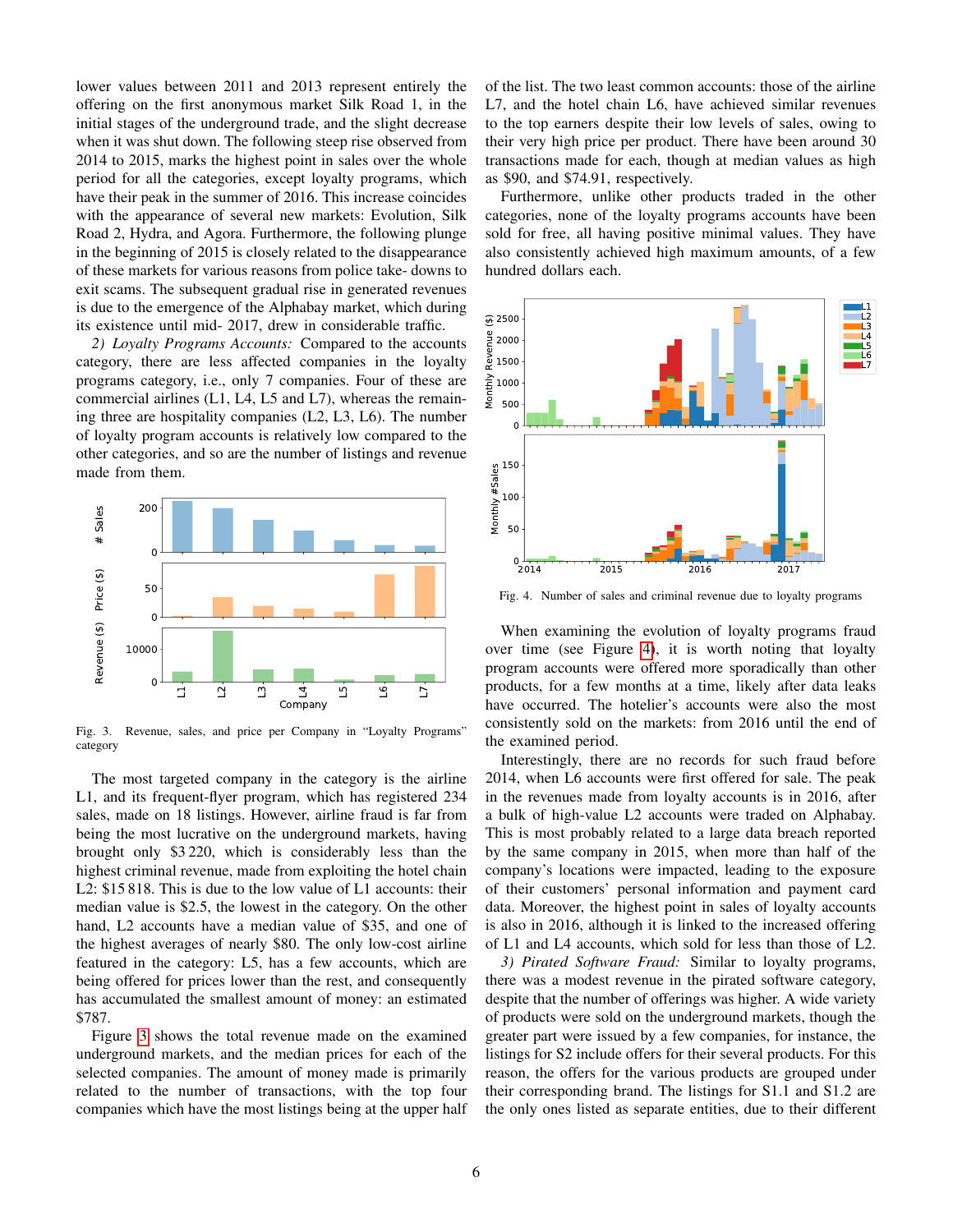nature. The two products are also the most widely traded on the markets, and along with the S2 software significantly outperform the rest in the category by sales and accumulated revenue.



Fig. 5. Revenue, Sales, and Price per Company in "Pirated Software" category

There are very slight differences between the prices of these products: most of the products were sold for a price of around \$5. The exceptions are the listings for the antivirus software S5.1, which sold for \$2.2, and the computer tool S5.2, owned by the same corporation, retailing for \$2.06. Because of this uniformity, the differences in the money made on account of each company are strongly dependent on the number of sales made for each. Thereby, S1.1 takes the lead with 2 394 successful transactions, contributing to \$15 242 of revenue for its vendors. The second most targeted company, S2, made approximately half that revenue with \$7 692 from 1 403 transactions, while the third product, S1.2, accumulated a little under \$4 500 from 784 sales. The fourth most targeted item in the list: the educational software S3, was sold nearly 500 times, but due to its relatively high price made \$2 695.

Pirated software products (see Figure [6\)](#page-6-0) were traded continuously over the span of the whole period. The exception to this are items of the educational software S3, which appeared solely during the peak of the trade in 2014-2015. Additionally, S1 and S2 products seem to hold a stable share throughout the entirety of the period.

*4) Voucher Fraud:* This type of products brought the most revenue to underground vendors. The majority of the sixteen selected companies in this group are retail stores or chain restaurants, plus a few e-commerce websites. Figure [7](#page-6-1) shows that one company greatly surpasses the rest in offering and realized sales: the supermarket chain V1. Their vouchers, which sold on the underground markets had values ranging from \$50 to \$1000, eventually bringing a cumulative revenue of \$203 903 for their vendors. Except for V1, the criminals on the dark web sold vouchers in significantly lower numbers – of no more than a thousand of each of the other companies. However, as the items in this category have on average the highest prices per listing of all the categories, the total revenue is also relatively large.

As can be seen from Figure [7,](#page-6-1) the highest median price per listing is on vouchers of the e-commerce website A21.2: \$285,



<span id="page-6-0"></span>Fig. 6. Number of sales and criminal revenue due to pirated software



<span id="page-6-1"></span>Fig. 7. Revenue, Sales, and Price per Company in "Voucher Fraud" Category

which is also the biggest value across all. This is extremely high value because 70% of their items are \$500 gift cards, thus leading to high average and median prices. The second highest price of \$80, which is more than three times lower than that of A21.2, is on vouchers for an American retail chain store V8, followed by \$67 for gift cards for the online retailer V13. Other widely sold items were gift cards for the restaurant V2, with a comparatively low median price of \$12.5; and the coffee store V3, averaging a value of about \$30. The lowest price was observed on vouchers for the restaurant chain V6, valued at \$2.3.

The variance in pricing of the different vouchers, and the relatively high prices, is due to the relation between their list value and their selling price, as the latter is directly dependent on the former. Unlike the listings in the other categories, which offer similar products, such as accounts for the same service, and therefore are expected to have similar prices, gift cards can vary significantly, as observed earlier. Furthermore, gift cards for large amounts would normally command higher selling prices as well, which could bring about for the bigger prices on average.

Several observations can be made about the distribution of vouchers over time (Figure [8\)](#page-7-0): first, similarly to the accounts category, vouchers for retailers, such as V13, and V11, were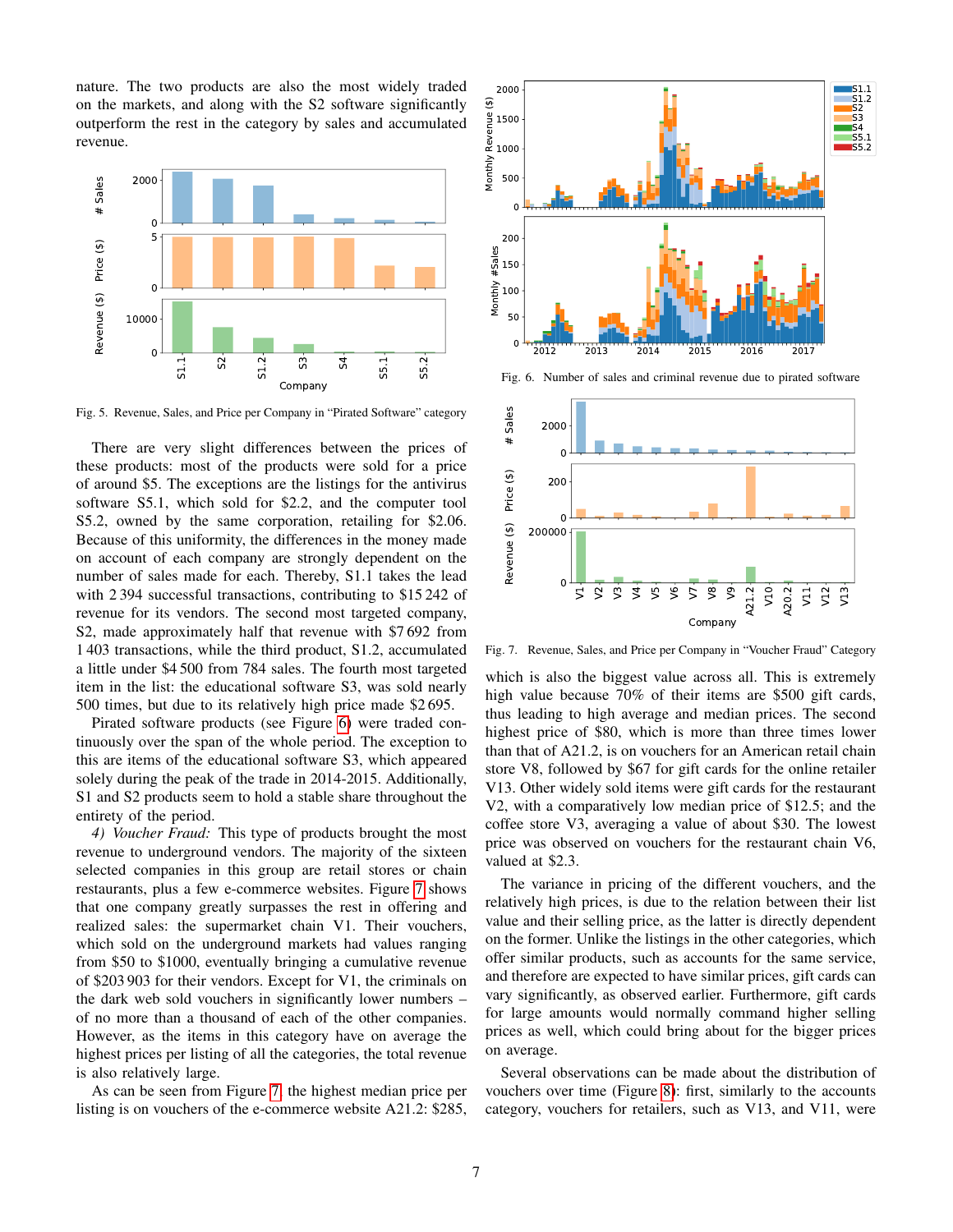

<span id="page-7-0"></span>Fig. 8. Number of sales and criminal revenue due to voucher fraud

offered for rather short time intervals. Second, the vouchers for V1, which were the most lucrative item on the examined underground anonymous markets, were distributed during the initial up-rise in the trade, until 2014, and did not turn up again. Finally, a considerable portion of the coupons for restaurants only appeared on Alphabay, after 2016, suggesting a rising interest in this type of vouchers.

#### *B. Underground sales across markets and vendors*

To distinguish whether some products were more popular on certain markets or others, we compare the number of sales in the four categories across the examined markets. Figure [9](#page-8-0) shows the number of sales per month for the various products. Products from all the categories were offered on the majority of the markets, except for loyalty programs, which appeared on the markets at a later time than the other three. Loyalty programs were primarily traded on Alphabay, with a negligible amount of sales made on Agora and Evolution. The offering in the three categories of accounts, pirated software and vouchers was significant on Alphabay, Silk Road 2 and Evolution, while there was a minimal amount of sales made on Black Market Reloaded, and especially on Pandora.

Sales in the accounts category grossly outnumber transactions in the other three categories. Accounts were also the only ones offered on all eight markets. The offering had its peak in 2014-2015 with the greater part of sales being made on Silk Road 2 and Evolution. After the closure of these markets, and the establishment of Alphabay, there was a considerable amount of accounts traded there, although the volumes do not reach those achieved previously.

The retail of vouchers follows a similar pattern to that of accounts, though on a smaller scale: while the highest amount of accounts sold on one market was over 1200 on Evolution, the most vouchers that were traded on a single market was slightly over 600 on Silk Road 2. The retail of pirated software was consistent over time and markets, with Alphabay reaching the highest number of sales made on a single market, though the number is still slightly behind the highest point of sales made cumulatively in 2014-2015. Overall, it can be seen that items from all categories, except loyalty programs, were

consistently offered across the majority of the markets and over the entirety of the examined time period.

Next, we explore the level of vendor competition in the different categories, so as to determine whether there is a variety of sellers supplying the products, or just a few big vendors. The analysis of the distribution of sales across vendors shows that there are a few dominant vendors in each category which have made the greater part of the sales. For the accounts category, in which one of the 183 vendors has been responsible for over half of the sales. The rest is more or less divided between numerous other sellers, with only three or four managing to reach a 5–10% market share.

The loyalty programs category sees even less differentiation, though this could also be attributed to the overall much lower number of sellers in this category (18). Nearly 85% of the sales are generated by three vendors, with one making close to 50% of the sales. There have been significantly more vendors active in the pirated software category - 119, though similarly half the market is held by two vendors, who have almost equal market shares. The one category which has more diversity in terms of vendors, is vouchers. Nevertheless, the stronger presence of three – four vendors among the 117 sellers is still evident, though they have reached around 17% market share at most.

In short, a small portion of vendors are responsible for a considerable number of the sales in each category, and consequently - the revenues. Furthermore, the majority of the sellers in each category apparently earn a negligible revenue, hence the earnings from the sale of fraudulent products is probably not the reason they participate in the underground trade.

# *C. Company Revenue Losses*

Revenue loss occurs when a company makes less money than expected due to external and internal factors, in our case, due to the trading taking place in underground markets. Based on the retail prices, the underground price and the number of transactions of the products sold in the underground markets, we estimate revenue losses per company. The revenue loss is calculated per product by comparing the retail price of each item and the price it was sold for on the underground marketplaces. Note that this leads to over-estimating the revenue loss as not all the users that pay for the underground product would have bought the legitimate one. The projected revenue losses incurred by the affected companies from the sale of each item in the underground economy are detailed in Figure [10.](#page-8-1)

Figure [10](#page-8-1) shows that there are differences in revenue losses of even 2 orders magnitudes for companies who suffered from the same fraud type. As expected, the underground price is much lower than the retail price; while in some cases this difference is just a few dollars; some products are offered at prizes 100 times cheaper in the underground market. The largest differences are noted within the loyalty program and the retail stores accounts. The reason for this could be in the way those accounts were valued: according to the listed amount within the account, which significantly raises the estimated revenue losses.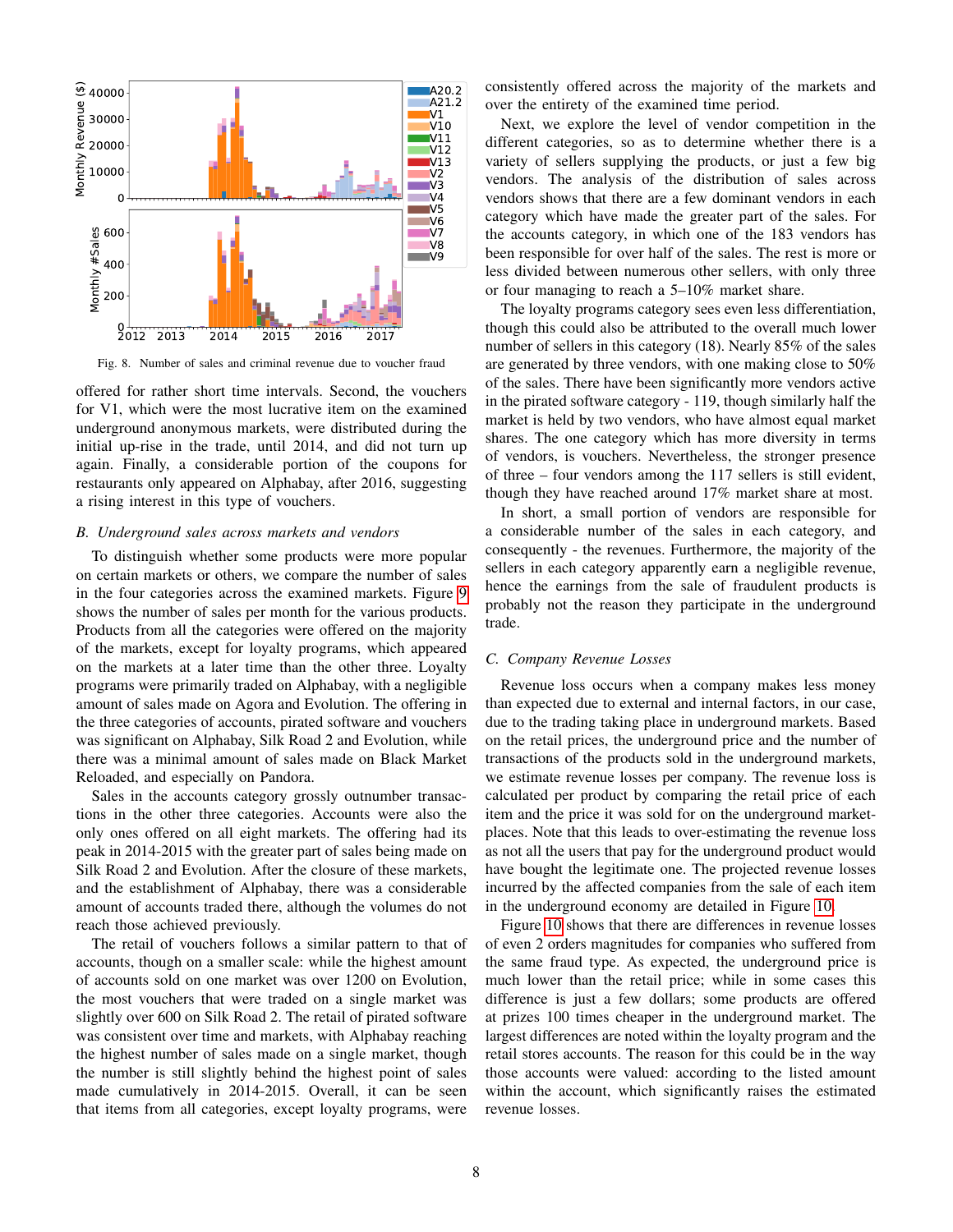

<span id="page-8-0"></span>Fig. 9. Evolution of number of the sales per month across the different marketplaces



Fig. 10. Company revenue losses, underground and retail product price

<span id="page-8-1"></span>V. EXPLAINING BUSINESS FRAUD IMPACT

47 companies from different industries and countries had their products being sold in underground marketplaces during the period of analysis. However, one question remains open: what made these companies be the target of this type of fraud? Based on RAT [\[13\]](#page-12-10), we characterize the value and visibility of these companies to then model the target selection process.

We study the influence of the various company-structural characteristics on business fraud. We create 2 explanatory models: (i) a negative binomial regression model to understand how often a company suffered from business fraud based on its characteristics; and (ii) a linear regression used to examine how these characteristics influence revenue losses.

#### *A. Business fraud and company characteristics*

Leveraging the scraped data from the underground markets, we build 2 different dependent variables that capture the impact of business fraud: (i) number of sales of businessfraud-related listings per company; and (ii) total revenue losses per company. The regression models explore the relationship between the impact of business fraud and the company characteristics. As such, the explanatory/independent variables are based on the following company-related factors:

- *Company size*: a continuous variable, estimated as an ensemble of a company's yearly revenue, net income, total number assets, total equity, and number of employees;
- *Popularity*: a continuous variable, based on the domain popularity ranking in Cisco's Umbrella top 1 million list.

It is normalized to reflect the variation of the company ranks in the list. In the case a company domain is not featured in the ranking, we assigned 1 million plus one as that company's popularity index (note that only 1 out of the 47 analyzed companies was not present in the top 1 million list);

- *Average underground price*: a continuous variable reflecting the average price a company product was sold for on the underground markets, z-transformed;
- *Area of service*: boolean variable, which receives a value of one when a company operates worldwide, and a zero when it is locally based.

Moreover, we added 2 control variables with the purpose of limiting possible bias resulting from a certain category being too popular in the markets, or the period of time for which an item was offered on the market:

- *Product type*: categorical variable, represented by the four values: account, loyalty program, pirated software, and voucher;
- *Mean lifespan*: continuous variable, reflecting the average number of days a company's item has been for sale.

#### *B. Modelling business fraud*

We expect certain degree of correlation among the company characteristics that has to be addressed prior to the modelling. Specifically, several factors reflect one way or another the size of a company, as well as the variables related to visibility, such as reputation or popularity. For instance, a well-established company would be large and have high visibility. Hence, we first check whether the independent variables show high correlation with each other, which could lead to inaccurate coefficient estimations and incorrect interpretations. For this purpose, all independent variables are examined through a Spearman correlation matrix, which is supplied in Figure [11.](#page-9-0) The correlations with low statistical significance are crossed in the matrix, and we can see the degree of correlations in other cells. It is shown that last six variables with coefficients higher than 0.5 present multicollinearity.

An option for decreasing multicollinearity is by merging the correlated variables into a common dimension through a Principal Component Analysis (PCA). PCA transforms the initial correlated variables into principal components: uncorrelated linear combinations of the original set of variables, weighted by the portion of the variance they explain in the dataset [\[40\]](#page-13-2).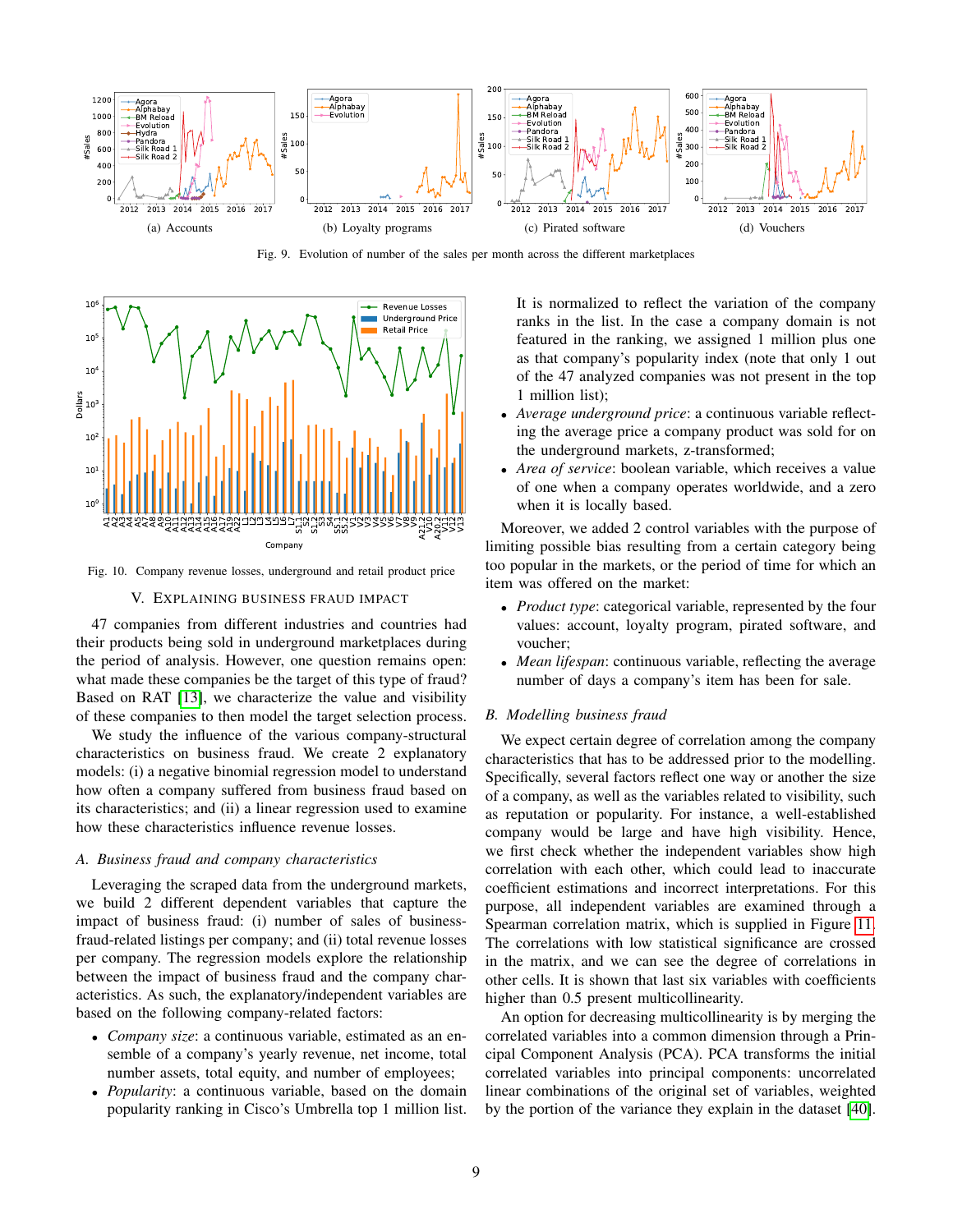

<span id="page-9-0"></span>Fig. 11. Spearman Correlation matrix

In order to select the components, we created a scree graph plotting the eigenvalues and the components which suggested the use of three components.

To better fit the data and improve interpretability, we applied a factor rotation. We used the promax method which is the commonly used oblique rotation, and looked at the correlations among factors. The rotated component matrix with their 'loadings' in addition to several other quantities of interest is displayed in Table [III.](#page-9-1) The highlighted loadings indicate the variables that are strongly associated with each principal component. We concluded that *net income, total assets and total equity* load on the first component, *number of employees and average revenue* load on the second component, while *reputation* is loading on the third. All three factors exhibit a value higher than 1 for their reported sums of squared loadings ('SS Loadings') and 97% cumulative explained variance; which make them meaningful. Consequently, these three rotated factors are going to be used in the regression analyses.

TABLE III PCA SUMMARY

<span id="page-9-1"></span>

| Variable                  | $PC_1$  | $PC_{2}$ | $PC_3$  |
|---------------------------|---------|----------|---------|
| Reputation                | 0.01    | $-0.01$  | 1.01    |
| Number of Employees       | $-0.16$ | 1.07     | $-0.01$ |
| Avg Revenue               | 0.27    | 0.82     | 0.01    |
| Net Income                | 1.05    | $-0.14$  | $-0.02$ |
| Total assets              | 0.89    | 0.07     | 0.07    |
| <b>Total Equity</b>       | 0.98    | 0.05     | $-0.04$ |
| SS Loadings               | 2.94    | 1.85     | 1.01    |
| Proportion var. explained | 0.49    | 0.31     | 0.17    |
| Cumulative var. explained | 0.49    | 0.80     | 0.97    |

Once the multicollinearity issue was solved, we examined the distribution of the dependent variables to determine the most appropriate regression model for the analysis. In our first regression analysis (see Table [IV\)](#page-10-0) the *sales* variable is an observed count, following a negative binomial distribution as seen in the descriptive analysis, suggesting a Negative Binomial Regression model would be most suitable. A count variable could also be modelled using a Poisson regression, however that model assumes that the data follows a Poisson distribution and therefore, the mean equals the variance. By observing the standard deviation of 1658.62 of the fraud count variable, it is established that the mean (949.47) is significantly smaller than the variance. This indicates that the data is overdispersed and a Poisson model would be unsuitable.

Both regression models have the following general structure:

$$
ln(d_v) = c_0 + \sum c_i \times v_i + e,
$$

where  $d_v$  is the dependent variable and  $v_i$  are the companyrelated explanatory variables. The regression coefficients  $c_i$ capture the influence of the explanatory variables on the number of sales. Moreover,  $c_0$  is a constant value setting a baseline and finally e an error term. We start by constructing a model which only includes our control variables (model 2) as a baseline to compare against. We construct six additional models (models 3-8) by additionally including the explanatory variables one-by-one to individually demonstrate the effects of them over the number of sales. Finally, we construct the complete model (model 9), which simultaneously includes control variables and other predictors as well.

We observe that 28% of the variance in sales is purely explainable by our control variables. The pseudo- $R^2$  value of model 2 shows that a significant amount of the variance in sales is explainable by either the lifetime of a listing and its category. Compared to that, 43% of variance in sales is explainable when adding company characteristics to the control variables. This increase in pseudo- $R^2$  is attributed to the effects of company characteristics. The secondary pseudo- $R^2$ values relative to model 2 that are presented in Table [IV](#page-10-0) imply that an additional 20% of the variance in fraud transactions is entirely explainable by company characteristics.

Fraud type is represented by three dummy variables in the models where the fourth category (voucher) is the reference variable. The coefficient values associated with each fraud type in model 9 capture the impact on the number of sales. For instance, a change of an item from the *voucher* category to *Loyalty program* category has a  $e^{-2.56} = 0.08$  multiplicative decrease in the number of sales, i.e., loyalty program accounts are sold 8% less times than *vouchers*.

The complete model shows that only the Principal component 3 (PC3) appears to have a significant effect on the number of sales. Recall from Table [III,](#page-9-1) PC3 is only correlated with the *reputation* variable. The coefficient value of 0.59 entails that if the remaining explanatory variables are held constant, items that deviate from the mean of PC3 by 1 unit are sold  $e^{0.59}$  = 1.8 times more. Hence, items belonging to highreputation companies are sold more often. Similarly, analyzing the impact of popularity separated from reputation (that is excluding PC3; model 4); an increase of 1 unit of popularity will entail  $e^{-1.48} = 0.22$  times less sales. That is, increasing the popularity ranking (i.e., less popular) decreases the number of sales. Other company size variables (PC1, PC2, price of the items and Area of service) do not show any significant impact.

Our second model focused on explaining the differences on revenue losses due to business fraud across the different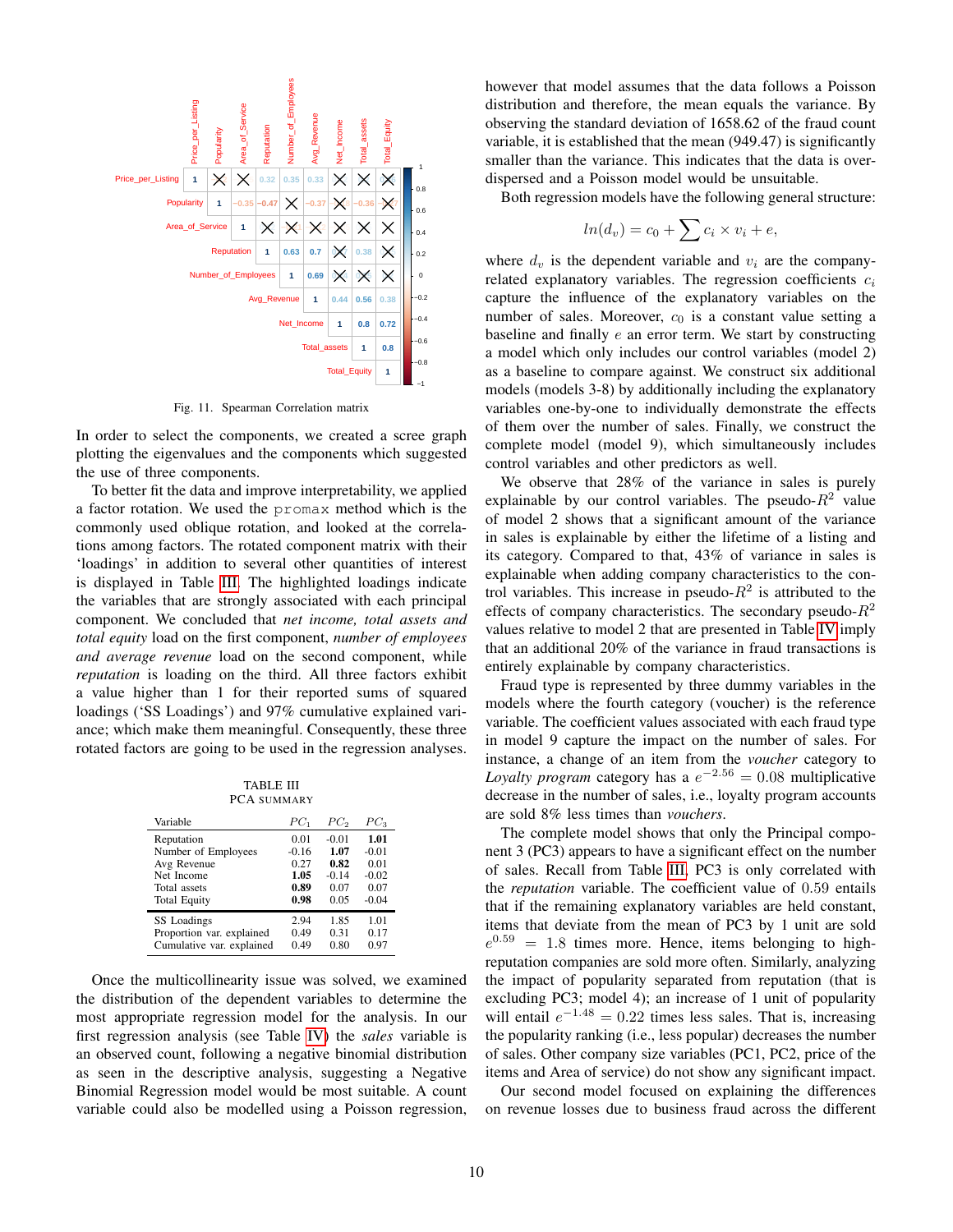#### TABLE IV

<span id="page-10-0"></span>GENERALIZED LINEAR REGRESSION MODEL (GLM) FOR NUMBER OF SALES OF ITEMS RELATED TO BUSINESS FRAUD

| Response Variable: Number of sales of products related to business fraud<br>Negative Binomial with Log Link Function<br>(1)<br>(2)<br>(3)<br>(5)<br>(6)<br>(8)<br>(9)<br>(4)<br>(7)<br>0.001<br>0.001<br>0.001<br>0.002<br>0.001<br>0.001<br>0.004<br>0.003<br>(0.004)<br>(0.004)<br>(0.004)<br>(0.004)<br>(0.004)<br>(0.004)<br>(0.004)<br>(0.004)<br>$0.78*$<br>0.73<br>$0.77*$<br>0.43<br>0.74<br>0.73<br>0.70<br>0.32<br>(0.47)<br>(0.46)<br>(0.46)<br>(0.45)<br>(0.47)<br>(0.47)<br>(0.46)<br>(0.43)<br>$-1.70***$<br>$-1.68***$<br>$-1.64***$<br>$-1.95***$<br>$-1.70***$<br>$-1.66***$<br>$-2.14***$<br>$-2.56***$<br>Loyalty programs<br>(0.58)<br>(0.61)<br>(0.58)<br>(0.59)<br>(0.58)<br>(0.59)<br>(0.56)<br>(0.60)<br>0.52<br>0.57<br>0.19<br>0.54<br>0.55<br>0.12<br>$-0.19$<br>0.45<br>(0.67)<br>(0.65)<br>(0.68)<br>(0.61)<br>(0.65)<br>(0.66)<br>(0.66)<br>(0.66)<br>0.07<br>$-0.17$<br>Area of Service<br>(0.41)<br>(0.38)<br>$-1.48*$<br>$-0.93$<br>Popularity<br>(0.87)<br>(0.90)<br>0.09<br>$-0.11$<br>Price_per_Listing<br>(0.18)<br>(0.18)<br>$-0.02$<br>$-0.03$<br>(0.17)<br>(0.20)<br>0.07<br>$-0.21$<br>(0.21)<br>(0.17)<br>$0.59***$<br>$0.53***$<br>(0.16)<br>(0.20)<br>$6.86***$<br>$6.10***$<br>$6.57***$<br>$6.38***$<br>$6.33***$<br>$6.69***$<br>$6.31***$<br>$6.37***$<br>$6.34***$<br>(0.19)<br>(0.35)<br>(0.43)<br>(0.39)<br>(0.36)<br>(0.35)<br>(0.36)<br>(0.45)<br>(0.33)<br>$\Omega$<br>0.28<br>0.32<br>0.28<br>0.4<br>0.28<br>0.28<br>0.28<br>0.43<br>0.052<br>0.0026<br>0.00014<br>0.0013<br>0.17<br>Pseudo R2 regards to Model2<br>0.00058<br>0.2<br>47<br>47<br>47<br>47<br>47<br>47<br>47<br>47<br>47<br>$-365.37$<br>$-357.66$<br>$-357.65$<br>$-357.60$<br>$-357.66$<br>$-357.63$<br>$-352.28$<br>$-356.39$<br>$-353.39$<br>732.73<br>718.79<br>726.56<br>Akaike Inf. Crit.<br>727.29<br>727.20<br>727.31<br>727.26 |                        |  |        |  |        |  |  |  |  |  |
|-----------------------------------------------------------------------------------------------------------------------------------------------------------------------------------------------------------------------------------------------------------------------------------------------------------------------------------------------------------------------------------------------------------------------------------------------------------------------------------------------------------------------------------------------------------------------------------------------------------------------------------------------------------------------------------------------------------------------------------------------------------------------------------------------------------------------------------------------------------------------------------------------------------------------------------------------------------------------------------------------------------------------------------------------------------------------------------------------------------------------------------------------------------------------------------------------------------------------------------------------------------------------------------------------------------------------------------------------------------------------------------------------------------------------------------------------------------------------------------------------------------------------------------------------------------------------------------------------------------------------------------------------------------------------------------------------------------------------------------------------------------------------------------------------------------------------------------------------------------------|------------------------|--|--------|--|--------|--|--|--|--|--|
|                                                                                                                                                                                                                                                                                                                                                                                                                                                                                                                                                                                                                                                                                                                                                                                                                                                                                                                                                                                                                                                                                                                                                                                                                                                                                                                                                                                                                                                                                                                                                                                                                                                                                                                                                                                                                                                                 |                        |  |        |  |        |  |  |  |  |  |
|                                                                                                                                                                                                                                                                                                                                                                                                                                                                                                                                                                                                                                                                                                                                                                                                                                                                                                                                                                                                                                                                                                                                                                                                                                                                                                                                                                                                                                                                                                                                                                                                                                                                                                                                                                                                                                                                 |                        |  |        |  |        |  |  |  |  |  |
|                                                                                                                                                                                                                                                                                                                                                                                                                                                                                                                                                                                                                                                                                                                                                                                                                                                                                                                                                                                                                                                                                                                                                                                                                                                                                                                                                                                                                                                                                                                                                                                                                                                                                                                                                                                                                                                                 |                        |  |        |  |        |  |  |  |  |  |
|                                                                                                                                                                                                                                                                                                                                                                                                                                                                                                                                                                                                                                                                                                                                                                                                                                                                                                                                                                                                                                                                                                                                                                                                                                                                                                                                                                                                                                                                                                                                                                                                                                                                                                                                                                                                                                                                 | Lifespan               |  |        |  |        |  |  |  |  |  |
|                                                                                                                                                                                                                                                                                                                                                                                                                                                                                                                                                                                                                                                                                                                                                                                                                                                                                                                                                                                                                                                                                                                                                                                                                                                                                                                                                                                                                                                                                                                                                                                                                                                                                                                                                                                                                                                                 |                        |  |        |  |        |  |  |  |  |  |
|                                                                                                                                                                                                                                                                                                                                                                                                                                                                                                                                                                                                                                                                                                                                                                                                                                                                                                                                                                                                                                                                                                                                                                                                                                                                                                                                                                                                                                                                                                                                                                                                                                                                                                                                                                                                                                                                 | <b>Stolen Accounts</b> |  |        |  |        |  |  |  |  |  |
|                                                                                                                                                                                                                                                                                                                                                                                                                                                                                                                                                                                                                                                                                                                                                                                                                                                                                                                                                                                                                                                                                                                                                                                                                                                                                                                                                                                                                                                                                                                                                                                                                                                                                                                                                                                                                                                                 |                        |  |        |  |        |  |  |  |  |  |
|                                                                                                                                                                                                                                                                                                                                                                                                                                                                                                                                                                                                                                                                                                                                                                                                                                                                                                                                                                                                                                                                                                                                                                                                                                                                                                                                                                                                                                                                                                                                                                                                                                                                                                                                                                                                                                                                 |                        |  |        |  |        |  |  |  |  |  |
|                                                                                                                                                                                                                                                                                                                                                                                                                                                                                                                                                                                                                                                                                                                                                                                                                                                                                                                                                                                                                                                                                                                                                                                                                                                                                                                                                                                                                                                                                                                                                                                                                                                                                                                                                                                                                                                                 |                        |  |        |  |        |  |  |  |  |  |
|                                                                                                                                                                                                                                                                                                                                                                                                                                                                                                                                                                                                                                                                                                                                                                                                                                                                                                                                                                                                                                                                                                                                                                                                                                                                                                                                                                                                                                                                                                                                                                                                                                                                                                                                                                                                                                                                 | Pirated software       |  |        |  |        |  |  |  |  |  |
|                                                                                                                                                                                                                                                                                                                                                                                                                                                                                                                                                                                                                                                                                                                                                                                                                                                                                                                                                                                                                                                                                                                                                                                                                                                                                                                                                                                                                                                                                                                                                                                                                                                                                                                                                                                                                                                                 |                        |  |        |  |        |  |  |  |  |  |
|                                                                                                                                                                                                                                                                                                                                                                                                                                                                                                                                                                                                                                                                                                                                                                                                                                                                                                                                                                                                                                                                                                                                                                                                                                                                                                                                                                                                                                                                                                                                                                                                                                                                                                                                                                                                                                                                 |                        |  |        |  |        |  |  |  |  |  |
|                                                                                                                                                                                                                                                                                                                                                                                                                                                                                                                                                                                                                                                                                                                                                                                                                                                                                                                                                                                                                                                                                                                                                                                                                                                                                                                                                                                                                                                                                                                                                                                                                                                                                                                                                                                                                                                                 |                        |  |        |  |        |  |  |  |  |  |
|                                                                                                                                                                                                                                                                                                                                                                                                                                                                                                                                                                                                                                                                                                                                                                                                                                                                                                                                                                                                                                                                                                                                                                                                                                                                                                                                                                                                                                                                                                                                                                                                                                                                                                                                                                                                                                                                 |                        |  |        |  |        |  |  |  |  |  |
|                                                                                                                                                                                                                                                                                                                                                                                                                                                                                                                                                                                                                                                                                                                                                                                                                                                                                                                                                                                                                                                                                                                                                                                                                                                                                                                                                                                                                                                                                                                                                                                                                                                                                                                                                                                                                                                                 |                        |  |        |  |        |  |  |  |  |  |
|                                                                                                                                                                                                                                                                                                                                                                                                                                                                                                                                                                                                                                                                                                                                                                                                                                                                                                                                                                                                                                                                                                                                                                                                                                                                                                                                                                                                                                                                                                                                                                                                                                                                                                                                                                                                                                                                 |                        |  |        |  |        |  |  |  |  |  |
|                                                                                                                                                                                                                                                                                                                                                                                                                                                                                                                                                                                                                                                                                                                                                                                                                                                                                                                                                                                                                                                                                                                                                                                                                                                                                                                                                                                                                                                                                                                                                                                                                                                                                                                                                                                                                                                                 |                        |  |        |  |        |  |  |  |  |  |
|                                                                                                                                                                                                                                                                                                                                                                                                                                                                                                                                                                                                                                                                                                                                                                                                                                                                                                                                                                                                                                                                                                                                                                                                                                                                                                                                                                                                                                                                                                                                                                                                                                                                                                                                                                                                                                                                 | PC1                    |  |        |  |        |  |  |  |  |  |
|                                                                                                                                                                                                                                                                                                                                                                                                                                                                                                                                                                                                                                                                                                                                                                                                                                                                                                                                                                                                                                                                                                                                                                                                                                                                                                                                                                                                                                                                                                                                                                                                                                                                                                                                                                                                                                                                 |                        |  |        |  |        |  |  |  |  |  |
|                                                                                                                                                                                                                                                                                                                                                                                                                                                                                                                                                                                                                                                                                                                                                                                                                                                                                                                                                                                                                                                                                                                                                                                                                                                                                                                                                                                                                                                                                                                                                                                                                                                                                                                                                                                                                                                                 | PC <sub>2</sub>        |  |        |  |        |  |  |  |  |  |
|                                                                                                                                                                                                                                                                                                                                                                                                                                                                                                                                                                                                                                                                                                                                                                                                                                                                                                                                                                                                                                                                                                                                                                                                                                                                                                                                                                                                                                                                                                                                                                                                                                                                                                                                                                                                                                                                 |                        |  |        |  |        |  |  |  |  |  |
|                                                                                                                                                                                                                                                                                                                                                                                                                                                                                                                                                                                                                                                                                                                                                                                                                                                                                                                                                                                                                                                                                                                                                                                                                                                                                                                                                                                                                                                                                                                                                                                                                                                                                                                                                                                                                                                                 | PC <sub>3</sub>        |  |        |  |        |  |  |  |  |  |
|                                                                                                                                                                                                                                                                                                                                                                                                                                                                                                                                                                                                                                                                                                                                                                                                                                                                                                                                                                                                                                                                                                                                                                                                                                                                                                                                                                                                                                                                                                                                                                                                                                                                                                                                                                                                                                                                 |                        |  |        |  |        |  |  |  |  |  |
|                                                                                                                                                                                                                                                                                                                                                                                                                                                                                                                                                                                                                                                                                                                                                                                                                                                                                                                                                                                                                                                                                                                                                                                                                                                                                                                                                                                                                                                                                                                                                                                                                                                                                                                                                                                                                                                                 | Constant               |  |        |  |        |  |  |  |  |  |
|                                                                                                                                                                                                                                                                                                                                                                                                                                                                                                                                                                                                                                                                                                                                                                                                                                                                                                                                                                                                                                                                                                                                                                                                                                                                                                                                                                                                                                                                                                                                                                                                                                                                                                                                                                                                                                                                 |                        |  |        |  |        |  |  |  |  |  |
|                                                                                                                                                                                                                                                                                                                                                                                                                                                                                                                                                                                                                                                                                                                                                                                                                                                                                                                                                                                                                                                                                                                                                                                                                                                                                                                                                                                                                                                                                                                                                                                                                                                                                                                                                                                                                                                                 | Pseudo R2              |  |        |  |        |  |  |  |  |  |
|                                                                                                                                                                                                                                                                                                                                                                                                                                                                                                                                                                                                                                                                                                                                                                                                                                                                                                                                                                                                                                                                                                                                                                                                                                                                                                                                                                                                                                                                                                                                                                                                                                                                                                                                                                                                                                                                 |                        |  |        |  |        |  |  |  |  |  |
|                                                                                                                                                                                                                                                                                                                                                                                                                                                                                                                                                                                                                                                                                                                                                                                                                                                                                                                                                                                                                                                                                                                                                                                                                                                                                                                                                                                                                                                                                                                                                                                                                                                                                                                                                                                                                                                                 | Observations           |  |        |  |        |  |  |  |  |  |
|                                                                                                                                                                                                                                                                                                                                                                                                                                                                                                                                                                                                                                                                                                                                                                                                                                                                                                                                                                                                                                                                                                                                                                                                                                                                                                                                                                                                                                                                                                                                                                                                                                                                                                                                                                                                                                                                 | Log Likelihood         |  |        |  |        |  |  |  |  |  |
|                                                                                                                                                                                                                                                                                                                                                                                                                                                                                                                                                                                                                                                                                                                                                                                                                                                                                                                                                                                                                                                                                                                                                                                                                                                                                                                                                                                                                                                                                                                                                                                                                                                                                                                                                                                                                                                                 |                        |  | 725.32 |  | 724.79 |  |  |  |  |  |
| *p<0.1; **p<0.05; ***p<0.01                                                                                                                                                                                                                                                                                                                                                                                                                                                                                                                                                                                                                                                                                                                                                                                                                                                                                                                                                                                                                                                                                                                                                                                                                                                                                                                                                                                                                                                                                                                                                                                                                                                                                                                                                                                                                                     | Note:                  |  |        |  |        |  |  |  |  |  |

companies. We use a log-linear regression model to capture the impact of a company's characteristics on revenue losses. Table [V](#page-11-0) presents a summary of the different models. 18% of the variance in revenue losses is purely explainable by the control variables, and an additional 29% is merely explainable by company characteristics.

*Pirated software* and *Loyalty program* items have a positive statistically significant impact in the total revenue losses. For example, if all else were held constant, a change of an item from *voucher* to *pirated software* is correlated with a  $e^{2.12} = 8.33$  multiplicative increase in the total revenue losses. Thus, *pirated software* and *Loyalty program* create 733% and 426% ( $e^{1.66}$  = 5.26) higher revenue losses compared to *voucher* fraud. Among the company characteristics, *PC3* and *Area of service* have a significantly effect on revenue losses. Items that deviate from the mean of PC3 variable by 1 unit have  $e^{0.62} = 1.86$  times more revenue losses, i.e., high-reputation companies lose more revenue because of the business fraud happening on the underground market; which is also related with their products being highly exposed to fraud as shown in our first regression. Surprisingly, local companies (Area of service  $= 0$ ) experience more financial losses relative to companies with global presence. Specifically, companies operating locally exhibits  $e^{1.40} = 4.06$  times more revenue losses than operating worldwide. Other explanatory variables do not demonstrate significant impact on revenue losses.

## VI. DISCUSSION

*a) Recommendations:* Business fraud is evolving with new types of products being sold in underground markets ranging from video streaming accounts to gift cards and air miles. While this type of products are rarely associated with high fraud risk; companies are facing considerable revenue losses. The identification and categorization of the different types of business fraud can aid companies in determining more easily which of their offered products could be exploited: gift cards, accounts, etc.; and take the appropriate contingency measures. Monitoring underground markets will provide valuable threat intelligence that could lead to the creation of more robust service fraud detection and prevention methods, as well as more strict consumer protection regulations, similar to those existing in the mature financial sector.

Our statistical models indicated that established companies are at a higher risk of being targeted, while the relatively small businesses may suffer more losses. Larger companies may have implemented more appropriate fraud detection and mitigation measures, or are better at absorbing the inflicted revenue losses. The results of our models could support decision making and risk assessment evaluations. The majority of existing cyber risk management frameworks make use of expected losses and risk probability estimations to quantify the potential risks a company is exposed to. The company size metric, as well as the reputation and location characteristics, after further refinement, could be applied in such risk assessments, facilitating the cyber risk management process.

*b) Limitations:* Despite analyzing all the listings of 8 major marketplaces for 8 years, we were only able to identify 47 companies who suffered from business fraud. Yet, the estimated figures presented with regard to the impact of business fraud must be understood within the assumptions of the analysis due to the following reasons. First, we chose the lowest retail price for every product offered in the anonymous marketplaces. Second, while the dataset has been extensively by other researchers [\[9\]](#page-12-6), [\[10\]](#page-12-7), it is scraped data and as such fundamentally not ground truth. Finally, the number of transactions was based on the number of feedbacks which represent a lower estimation of the transactions.

Additional business fraud might have been facilitated via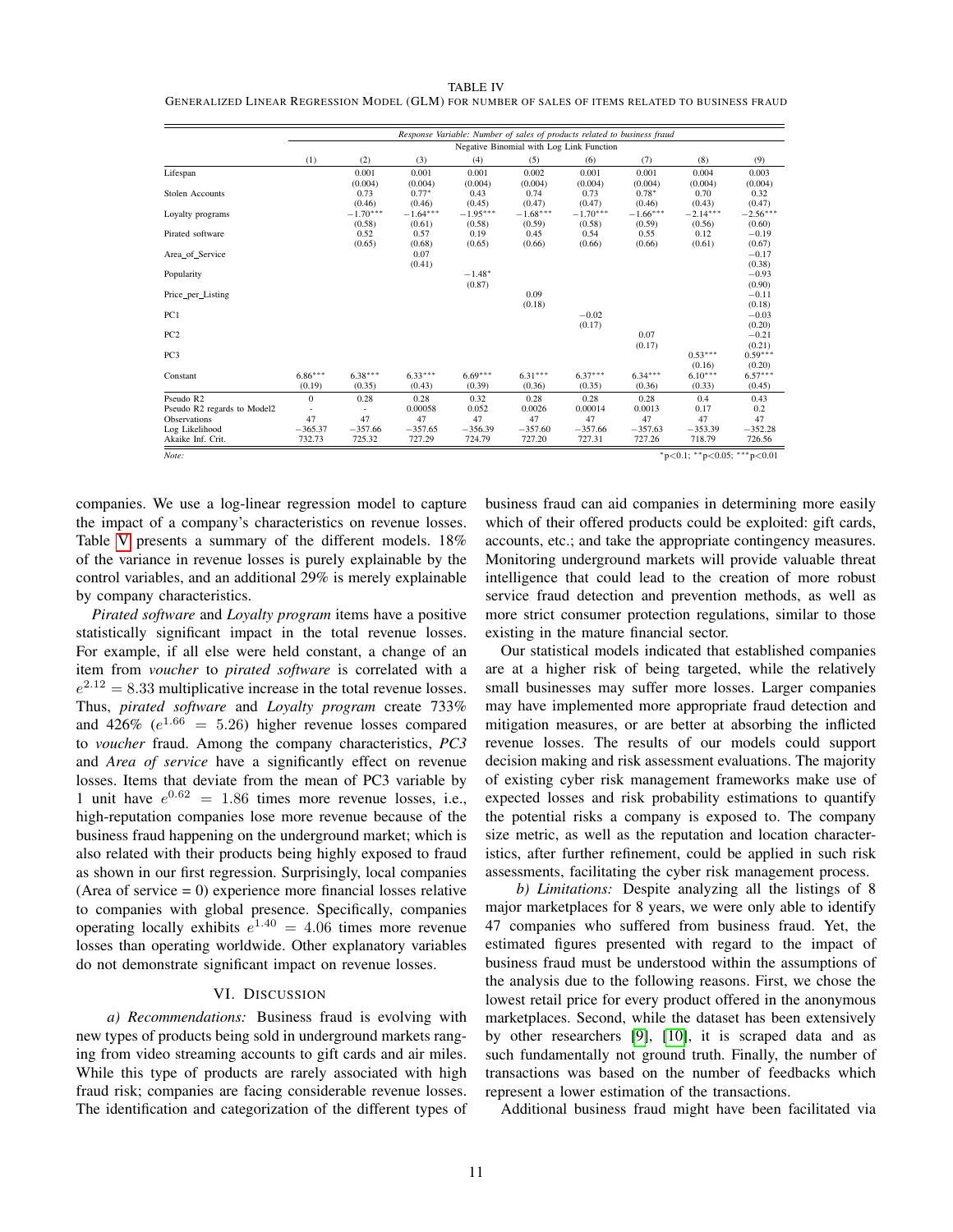TABLE V LOG-LINEAR MODEL FOR TOTAL REVENUE LOSSES PER COMPANY

<span id="page-11-0"></span>

|                                               | Response Variable: total revenue losses |                     |                     |                     |                     |                     |                     |                               |                               |
|-----------------------------------------------|-----------------------------------------|---------------------|---------------------|---------------------|---------------------|---------------------|---------------------|-------------------------------|-------------------------------|
|                                               | (1)                                     | (2)                 | (3)                 | (4)                 | (5)                 | (6)                 | (7)                 | (8)                           | (9)                           |
| Lifespan                                      |                                         | 0.01<br>(0.01)      | 0.01<br>(0.01)      | 0.01<br>(0.01)      | 0.01<br>(0.01)      | 0.005<br>(0.01)     | 0.01<br>(0.01)      | 0.01<br>(0.01)                | $0.01*$<br>(0.01)             |
| Stolen accounts                               |                                         | 1.00<br>(0.75)      | 1.21<br>(0.73)      | 1.01<br>(0.77)      | 0.74<br>(0.76)      | 1.16<br>(0.76)      | 0.93<br>(0.76)      | 0.89<br>(0.75)                | 1.05<br>(0.77)                |
| <b>Loyalty Programs</b>                       |                                         | $1.81*$<br>(0.95)   | $2.47**$<br>(0.96)  | $1.83*$<br>(0.97)   | 1.55<br>(0.95)      | $1.77*$<br>(0.95)   | $1.74*$<br>(0.96)   | 1.48<br>(0.97)                | $1.66*$<br>(0.98)             |
| <b>Pirated Software</b>                       |                                         | 1.68<br>(1.07)      | $2.33**$<br>(1.07)  | 1.71<br>(1.10)      | 1.39<br>(1.07)      | $1.81*$<br>(1.07)   | 1.59<br>(1.08)      | 1.58<br>(1.06)                | $2.12*$<br>(1.09)             |
| Area of Service                               |                                         |                     | $1.40**$<br>(0.64)  |                     |                     |                     |                     |                               | $1.40**$<br>(0.62)            |
| Popularity                                    |                                         |                     |                     | 0.23                |                     |                     |                     |                               | 0.77                          |
| Price_per_Listing                             |                                         |                     |                     | (1.46)              | 0.48                |                     |                     |                               | (1.47)<br>0.41                |
| PC1                                           |                                         |                     |                     |                     | (0.29)              | $-0.32$             |                     |                               | (0.29)<br>$-0.47$             |
| PC <sub>2</sub>                               |                                         |                     |                     |                     |                     | (0.28)              | $-0.20$             |                               | (0.33)<br>$-0.13$             |
| PC <sub>3</sub>                               |                                         |                     |                     |                     |                     |                     | (0.29)              | 0.39                          | (0.34)<br>$0.62*$             |
| Constant                                      | $10.65***$<br>(0.29)                    | $9.24***$<br>(0.58) | $8.42***$<br>(0.67) | $9.19***$<br>(0.67) | $9.06***$<br>(0.58) | $9.23***$<br>(0.58) | $9.32***$<br>(0.60) | (0.28)<br>$9.23***$<br>(0.57) | (0.32)<br>$8.12***$<br>(0.73) |
| Pseudo R2                                     | $\Omega$                                | 0.18                | 0.27                | 0.18                | 0.23                | 0.21                | 0.19                | 0.22                          | 0.42                          |
| Pseudo R2 regards to Model2<br>Log Likelihood | $-98.17$                                | $-93.5$             | 0.11<br>$-90.9$     | 0.00064<br>$-93.49$ | 0.061<br>$-92.04$   | 0.031<br>$-92.77$   | 0.012<br>$-93.22$   | 0.044<br>$-92.47$             | 0.29<br>$-85.79$              |
| Observations<br>Akaike Inf. Crit.             | 47<br>200.33                            | 47<br>199.00        | 47<br>195.79        | 47<br>200.97        | 47<br>198.08        | 47<br>199.54        | 47<br>200.45        | 47<br>198.93                  | 47<br>195.58                  |
| Note:                                         | *p<0.1; **p<0.05; ***p<0.01             |                     |                     |                     |                     |                     |                     |                               |                               |

underground forums. To understand the coverage and representativeness of our data, we also looked at CrimeBB [\[41\]](#page-13-3). However, since most of the trading is performed privately in 'private messages', it is impossible to quantify the number of sales in these forums.

In addition, while the feedback left by the buyers indicated that the bought products were satisfactory and enabled them to commit fraud, we do not have hard evidence that the business fraud was committed in all cases. Given the nature of some of the products (accounts, vouchers, loyalty programs) that could be reused or that have zero marginal production costs, it is unclear what the actual losses to the companies were. Thus, revenue losses estimates must be also taken with caution.

*c) Ethics:* All data used in our study was gathered from publicly available sources as anyone could access the underground markets when they were online. Given the anonymous nature of these marketplaces, the data did not contain any type of Personal Identifiable Information (PII). This study was exempted by our Institutional Review Board (IRB) since the datasets were publicly available. With regards to the affected companies, their names have been anonymized.

# VII. CONCLUSIONS

Previous research has mostly focused on consumers as victims of fraud; but the reality is that businesses are also frequently victims of fraud. These types of fraud are diverse both in methods and perpetrators, from scams carried out by employees to fraudulent returns from customers to identity theft by outsiders. Cybecriminals have recently expanded their business from committing the fraud themselves to act as facilitators. In this paper, we have focused on quantifying this

type of fraud by which criminals offer illegal products and services to consumers via anonymous online markets.

By analyzing scraped data of 8 major underground marketplaces, we identified 47 companies whose products were sold illegally. Fraudulent consumer products that facilitate business fraud were consistently traded on the eight examined underground markets. Our analysis showed that criminals made a relatively low revenue out of this selling; while businesses suffer major revenue losses ranging from a few hundred thousand up to a million dollars. In total, we estimated that the total revenue losses for these businesses reached about 7.5 million dollars for the whole period of analysis.

We classified these products into 4 different categories: stolen accounts, loyalty programs, vouchers and pirated software. Selling pirated software together with loyalty programs were the most lucrative products for criminals, while accounts make up the greatest part of all transactions which took place. Most of these products had very short lifetime, being the median offering time below 30 days, though some products were observed for longer periods of more than a year.

In addition, we have presented 2 statistical models to measure the relationship between structural characteristics of the affected companies and the amount of products being sold in the underground markets. Our results showed that criminals are selling more products from companies with higher visibility and reputation that from companies not that well-known. Smaller companies operating regionally are the ones who suffer the highest revenue losses. Surprisingly, the difference between the mean price in its category and the price the product sold in the underground market does not seem to affect the number of transactions.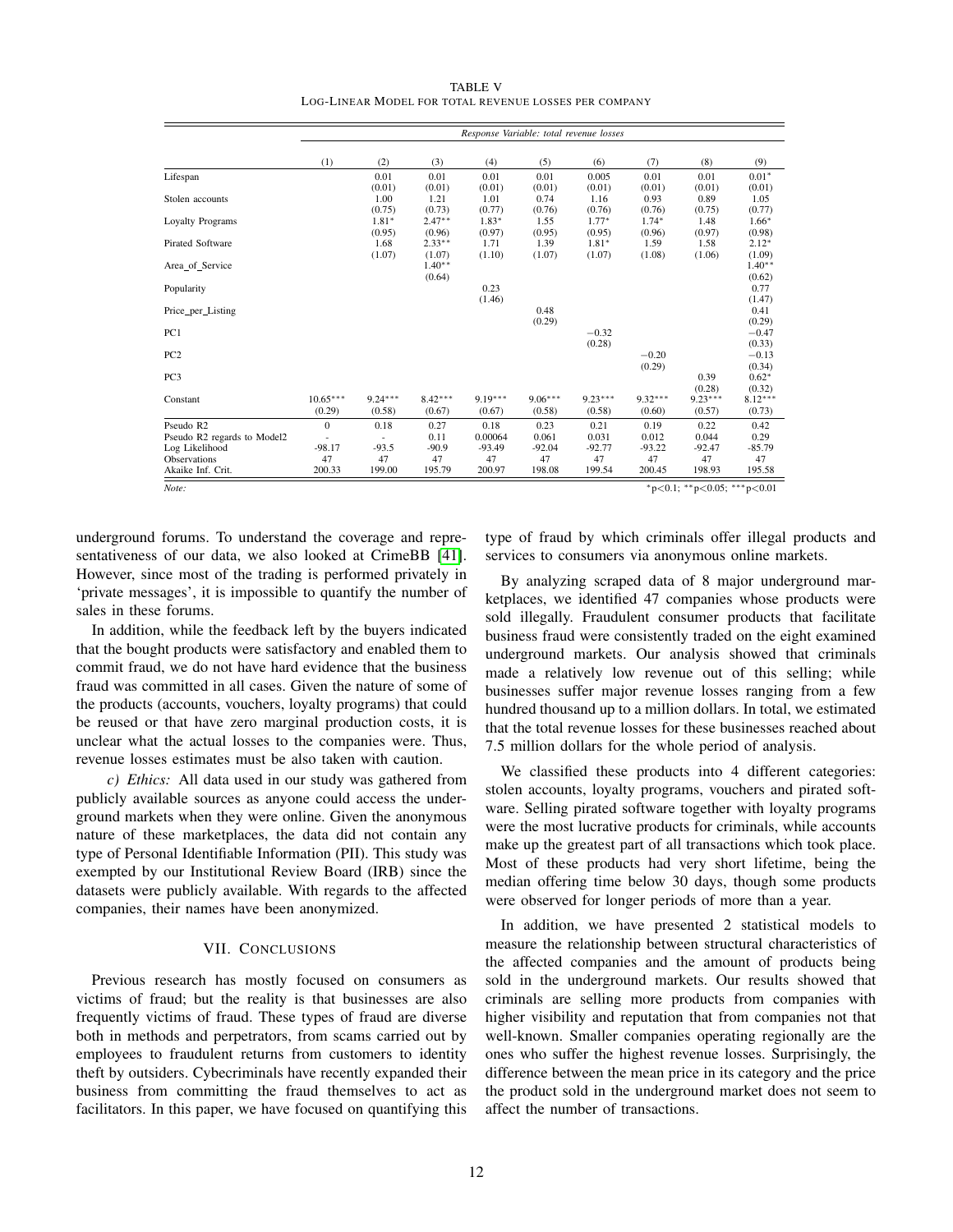#### **REFERENCES**

- <span id="page-12-0"></span>[1] K. Bissell, R. LaSalle, and P. D. Cin, "The cost of cybercrime," Accenture and Ponemon Institute, Tech. Rep., Mar. 2019. [Online]. Available: [https://www.accenture.com/](https://www.accenture.com/_acnmedia/PDF-96/Accenture-2019-Cost-of-Cybercrime-Study-Final.pdf#zoom=50) acnmedia/PDF-96/ [Accenture-2019-Cost-of-Cybercrime-Study-Final.pdf#zoom=50](https://www.accenture.com/_acnmedia/PDF-96/Accenture-2019-Cost-of-Cybercrime-Study-Final.pdf#zoom=50)
- [2] McAfee and CSIS, "Net losses: Estimating the global cost of cybercrime," Tech. Rep., Jun. 2014. [Online]. Available: [https://csis-website-prod.s3.amazonaws.com/s3fs-public/legacy](https://csis-website-prod.s3.amazonaws.com/s3fs-public/legacy_files/files/attachments/140609_rp_economic_impact_cybercrime_report.pdf) files/ [files/attachments/140609](https://csis-website-prod.s3.amazonaws.com/s3fs-public/legacy_files/files/attachments/140609_rp_economic_impact_cybercrime_report.pdf)\_rp\_economic\_impact\_cybercrime\_report.pdf
- <span id="page-12-1"></span>[3] P. Dreyer, T. Jones, K. Klima, J. Oberholtzer, A. Strong, J. Welburn, and Z. Winkelman, "Estimating the global cost of cyber risk: Methodology and examples," Tech. Rep., 2018. [Online]. Available: [https://www.rand.org/pubs/research](https://www.rand.org/pubs/research_reports/RR2299.html) reports/RR2299.html
- <span id="page-12-2"></span>[4] C. Gañán, M. Ciere, and M. Van Eeten, "Beyond the pretty penny: The economic impact of cybercrime," in *Proceedings of the New Security Paradigms Workshop (NSPW '17)*, Santa Cruz, CA, USA, Oct 2017, p. 35–45. [Online]. Available:<https://doi.org/10.1145/3171533.3171535>
- <span id="page-12-3"></span>[5] R. Anderson, C. Barton, R. Bölme, R. Clayton, C. Gañán, T. Grasso, M. Levi, T. Moore, and M. Vasek, "Measuring the changing cost of cybercrime," in *Proceedings of Workshop on Economics of Information Security (WEIS '19)*, 2019. [Online]. Available: [https://weis2019.econinfosec.org/wp-content/uploads/sites/6/](https://weis2019.econinfosec.org/wp-content/uploads/sites/6/2019/05/WEIS_2019_paper_25.pdf) [2019/05/WEIS](https://weis2019.econinfosec.org/wp-content/uploads/sites/6/2019/05/WEIS_2019_paper_25.pdf) 2019 paper 25.pdf
- <span id="page-12-4"></span>[6] L. Zhang-Kennedy, H. Assal, J. Rocheleau, R. Mohamed, K. Baig, and S. Chiasson, "The aftermath of a crypto-ransomware attack at a large academic institution," in *Proceedings of 27th USENIX Security Symposium (USENIX Security 18)*, Baltimore, MD, USA, 2018, pp. 1061–1078.
- [7] D. Palmer. (2018, Oct.) This is how much the WannaCry ransomware attack cost the NHS. [Online]. Available: [https://www.zdnet.com/article/](https://www.zdnet.com/article/this-is-how-much-the-wannacry-ransomware-attack-cost-the-nhs/) [this-is-how-much-the-wannacry-ransomware-attack-cost-the-nhs/](https://www.zdnet.com/article/this-is-how-much-the-wannacry-ransomware-attack-cost-the-nhs/)
- <span id="page-12-5"></span>[8] L. Mathews, "NotPetya ransomware attack cost shipping giant Maersk over \$200 million," *Forbes*, Aug. 2017. [Online]. Available: [https://www.forbes.com/sites/leemathews/2017/08/16/](https://www.forbes.com/sites/leemathews/2017/08/16/notpetya-ransomware-attack-cost-shipping-giant-maersk-over-200-million/#486580244f9a) [#486580244f9a](https://www.forbes.com/sites/leemathews/2017/08/16/notpetya-ransomware-attack-cost-shipping-giant-maersk-over-200-million/#486580244f9a)
- <span id="page-12-6"></span>[9] K. Soska and N. Christin, "Measuring the longitudinal evolution of the online anonymous marketplace ecosystem," in *Proceedings of 24th USENIX Security Symposium (USENIX Security '15)*, Washington, D.C., Aug. 2015, pp. 33–48. [Online]. Available: [https://www.usenix.](https://www.usenix.org/conference/usenixsecurity15/technical-sessions/presentation/soska) [org/conference/usenixsecurity15/technical-sessions/presentation/soska](https://www.usenix.org/conference/usenixsecurity15/technical-sessions/presentation/soska)
- <span id="page-12-7"></span>[10] R. Van Wegberg, S. Tajalizadehkhoob, K. Soska, U. Akyazi, C. Gañán, B. Klievink, N. Christin, and M. Van Eeten, "Plug and prey? Measuring the commoditization of cybercrime via online anonymous markets," in *Proceedings of 27th USENIX Security Symposium (USENIX Security 18)*, Baltimore, MD, USA, Aug. 2018, pp. 1009–1026.
- <span id="page-12-8"></span>[11] R. van Wegberg, F. Miedema, U. Akyazi, A. Noroozian, B. Klievink, and M. van Eeten, "Go see a specialist? Predicting cybercrime sales on online anonymous markets from vendor and product characteristics," in *Proceedings of The Web Conference 2020*, Taipei, Taiwan, Apr. 2020, p. 816–826.
- <span id="page-12-9"></span>[12] A. Hutchings, "Leaving on a jet plane: the trade in fraudulently obtained airline tickets," *Crime, Law and Social Change*, vol. 70, no. 4, pp. 461– 487, May 2018.
- <span id="page-12-10"></span>[13] M. Yar, "The novelty of 'cybercrime': An assessment in light of routine activity theory," *European Journal of Criminology*, vol. 2, no. 4, pp. 407–427, Oct. 2005.
- <span id="page-12-11"></span>[14] D. Thompson, "1997 computer crime and security survey," *Information Management & Computer Security*, vol. 6, no. 2, pp. 78–101, May 1998.
- <span id="page-12-12"></span>[15] K. Fanning, "Minimizing the cost of malware," *Journal of Corporate Accounting & Finance*, vol. 26, no. 3, pp. 7–14, 3 2015. [Online]. Available:<https://doi.org/10.1002/jcaf.22029>
- <span id="page-12-31"></span><span id="page-12-13"></span>[16] The Council of Economic Advisers, "The cost of malicious cyber activity to the U.S. economy," Executive Office of the President of USA, Tech. Rep., Feb. 2018. [Online]. Available: [https://www.whitehouse.](https://www.whitehouse.gov/articles/cea-report-cost-malicious-cyber-activity-u-s-economy) [gov/articles/cea-report-cost-malicious-cyber-activity-u-s-economy](https://www.whitehouse.gov/articles/cea-report-cost-malicious-cyber-activity-u-s-economy)
- <span id="page-12-34"></span><span id="page-12-33"></span><span id="page-12-32"></span><span id="page-12-14"></span>[17] L. Paoli, E. Van Hellemont, C. Verstraete, J. Visschers, R. De Wolf, M. Martens, L. De Marez, P. Verdegem, E. Teerlinck, P. Chen, C. Huygens, T. De Cnudde, V. Rijmen, M.-C. Janssens, and T. Marquenie, "Belgian cost of cybercrime: Measuring cost and impact of cybercrime in Belgium," Belgian Science Policy Office, Tech. Rep., 2018. [Online]. Available: [http://www.belspo.be/belspo/brain-be/](http://www.belspo.be/belspo/brain-be/projects/FinalReports/BCC_Final%20Report.pdf) [projects/FinalReports/BCC](http://www.belspo.be/belspo/brain-be/projects/FinalReports/BCC_Final%20Report.pdf) Final%20Report.pdf
- <span id="page-12-15"></span>[18] C. Herley and D. Florêncio, "Nobody sells gold for the price of silver: Dishonesty, uncertainty and the underground economy," in *The 9th Workshop on the Economics of Information Security (WEIS '10)*. Cambridge, MA, USA: Springer, Jun. 2010, pp. 33–53.
- <span id="page-12-16"></span>[19] R. Anderson, C. Barton, R. Böhme, R. Clayton, M. J. G. Van Eeten, M. Levi, T. Moore, and S. Savage, "Measuring the cost of cybercrime," in *Proceedings of The 11th Workshop on the Economics of Information Security (WEIS '12)*, Berlin, Germany, Jun. 2012, pp. 265–300.
- <span id="page-12-17"></span>[20] M. Lagazio, N. Sherif, and M. Cushman, "A multi-level approach to understanding the impact of cyber crime on the financial sector," *Computers & Security*, vol. 45, pp. 58–74, Sep. 2014.
- <span id="page-12-18"></span>[21] A. Noroozian, J. Koenders, E. Van Veldhuizen, C. Gañán, S. Alrwais, D. McCoy, and M. Van Eeten, "Platforms in everything: analyzing ground-truth data on the anatomy and economics of bullet-proof hosting," in *Proceedings of the 28th USENIX Conference on Security Symposium*, 2019, pp. 1341–1356.
- <span id="page-12-19"></span>[22] Verizon Enterprise, "2015 data breach investigation report," Tech. Rep., 2015. [Online]. Available: [https://enterprise.verizon.com/resources/](https://enterprise.verizon.com/resources/reports/2015/data-breach-investigation-report_2015.pdf) [reports/2015/data-breach-investigation-report](https://enterprise.verizon.com/resources/reports/2015/data-breach-investigation-report_2015.pdf) 2015.pdf
- <span id="page-12-20"></span>[23] M. Riek, R. Boehme, M. Ciere, C. Gañán, and M. van Eeten, "Estimating the costs of consumer-facing cybercrime: A tailored instrument and representative data for six eu countries." in *Workshop of Economics of Information Security (WEIS '16)*, 2016.
- <span id="page-12-21"></span>[24] M. Riek and R. Böhme, "The costs of consumer-facing cybercrime: an empirical exploration of measurement issues and estimates," *Journal of Cybersecurity*, vol. 4, no. 1, Oct. 2018. [Online]. Available: <https://doi.org/10.1093/cybsec/tyy004><br>[25] J. Lewis, "The economic
- <span id="page-12-22"></span>impact of cybercrimeno slowing down," Tech. Rep., Feb. 2018. [Online]. Available: [https://csis-website-prod.s3.amazonaws.com/s3fs-public/](https://csis-website-prod.s3.amazonaws.com/s3fs-public/publication/economic-impact-cybercrime.pdf) [publication/economic-impact-cybercrime.pdf](https://csis-website-prod.s3.amazonaws.com/s3fs-public/publication/economic-impact-cybercrime.pdf)
- <span id="page-12-30"></span><span id="page-12-29"></span><span id="page-12-28"></span><span id="page-12-27"></span><span id="page-12-26"></span><span id="page-12-25"></span><span id="page-12-24"></span><span id="page-12-23"></span>[26] Detica, "The cost of cyber crime," Tech. Rep., 2011. [Online]. Available: [https://assets.publishing.service.gov.uk/government/uploads/system/](https://assets.publishing.service.gov.uk/government/uploads/system/uploads/attachment_data/file/60943/the-cost-of-cyber-crime-full-report.pdf) uploads/attachment [data/file/60943/the-cost-of-cyber-crime-full-report.](https://assets.publishing.service.gov.uk/government/uploads/system/uploads/attachment_data/file/60943/the-cost-of-cyber-crime-full-report.pdf) [pdf](https://assets.publishing.service.gov.uk/government/uploads/system/uploads/attachment_data/file/60943/the-cost-of-cyber-crime-full-report.pdf)
- Avanabic. The massive wave to be seen all the structure of the structure of the mass D. Huang, D. Wang, E. Bursztein, C. Grier, T. J. Holt, noted that a structure attack-cost-shipping-giant-maersk-over-200-million/  $\begin{bmatrix}$ C. Kruegel, D. McCoy, S. Savage, and G. Vigna, "Framing depen-C. Kruegel, D. McCoy, S. Savage, and G. Vigna, "Framing dependencies introduced by underground commoditization," in *Workshop on Economics of Information Security (WEIS '15)*, Delft, The Netherlands, Jun. 2015.
	- [28] C. H. Malin, T. Gudaitis, T. J. Holt, and M. Kilger, "Social dynamics of deception," in *Deception in the Digital Age*. Elsevier, 2017, pp. 125– 148. [Online]. Available: [https://doi.org/10.1016/B978-0-12-411630-6.](https://doi.org/10.1016/B978-0-12-411630-6.00004-9) [00004-9](https://doi.org/10.1016/B978-0-12-411630-6.00004-9)
	- [29] R. Thomas and J. Martin, "The underground economy: priceless," *login: The Usenix Magazine*, vol. 31, no. 6, Dec. 2006. [Online]. Available: <https://www.usenix.org/system/files/login/articles/822/cymru.pdf>
	- [30] M. Motoyama, D. McCoy, K. Levchenko, S. Savage, and G. M. Voelker, "An analysis of underground forums," in *Proceedings of the ACM SIGCOMM conference on Internet measurement conference (IMC '11)*, Berlin, Germany, Nov. 2011, pp. 71–80.
	- [31] T. J. Holt, O. Smirnova, and A. Hutchings, "Examining signals of trust in criminal markets online," *Journal of Cybersecurity*, vol. 2, no. 2, pp. 137–145, 2016.
	- [32] J. Broséus, D. Rhumorbarbe, C. Mireault, V. Ouellette, F. Crispino, and D. Décary-Hétu, "Studying illicit drug trafficking on darknet markets: Structure and organisation from a Canadian perspective," *Forensic Science International*, vol. 264, pp. 7–14, 7 2016. [Online]. Available: <https://doi.org/10.1016/j.forsciint.2016.02.045>
	- [33] M. Yip, C. Webber, and N. Shadbolt, "Trust among cybercriminals? Carding forums, uncertainty and implications for policing," *Policing and Society*, vol. 23, no. 4, pp. 516–539, Apr. 2013. [Online]. Available: <https://doi.org/10.1080/10439463.2013.780227>
	- [34] N. Christin, "Traveling the Silk Road: A measurement analysis of a large anonymous online marketplace," in *Proceedings of the 22nd International Conference on World Wide Web*, May 2013, pp. 213–224. [Online]. Available:<https://doi.org/10.1145/2488388.2488408>
	- [35] M. J. Barratt, "Silk road: Ebay for drugs," *Addiction*, vol. 107, no. 3, p. 683, Feb. 2012. [Online]. Available: [https://onlinelibrary.wiley.com/](https://onlinelibrary.wiley.com/doi/epdf/10.1111/j.1360-0443.2011.03709.x) [doi/epdf/10.1111/j.1360-0443.2011.03709.x](https://onlinelibrary.wiley.com/doi/epdf/10.1111/j.1360-0443.2011.03709.x)
	- [36] J. Buxton and T. Bingham, "The rise and challenge of dark net drug markets," *Policy Brief*, vol. 7, pp. 1–24, 2015.
	- [37] Europol, "Internet organised crime threat assessment," *Network Security*, vol. 2018, no. 10, p. 4, Oct. 2018. [Online]. Available: <http://www.sciencedirect.com/science/article/pii/S1353485818300965>